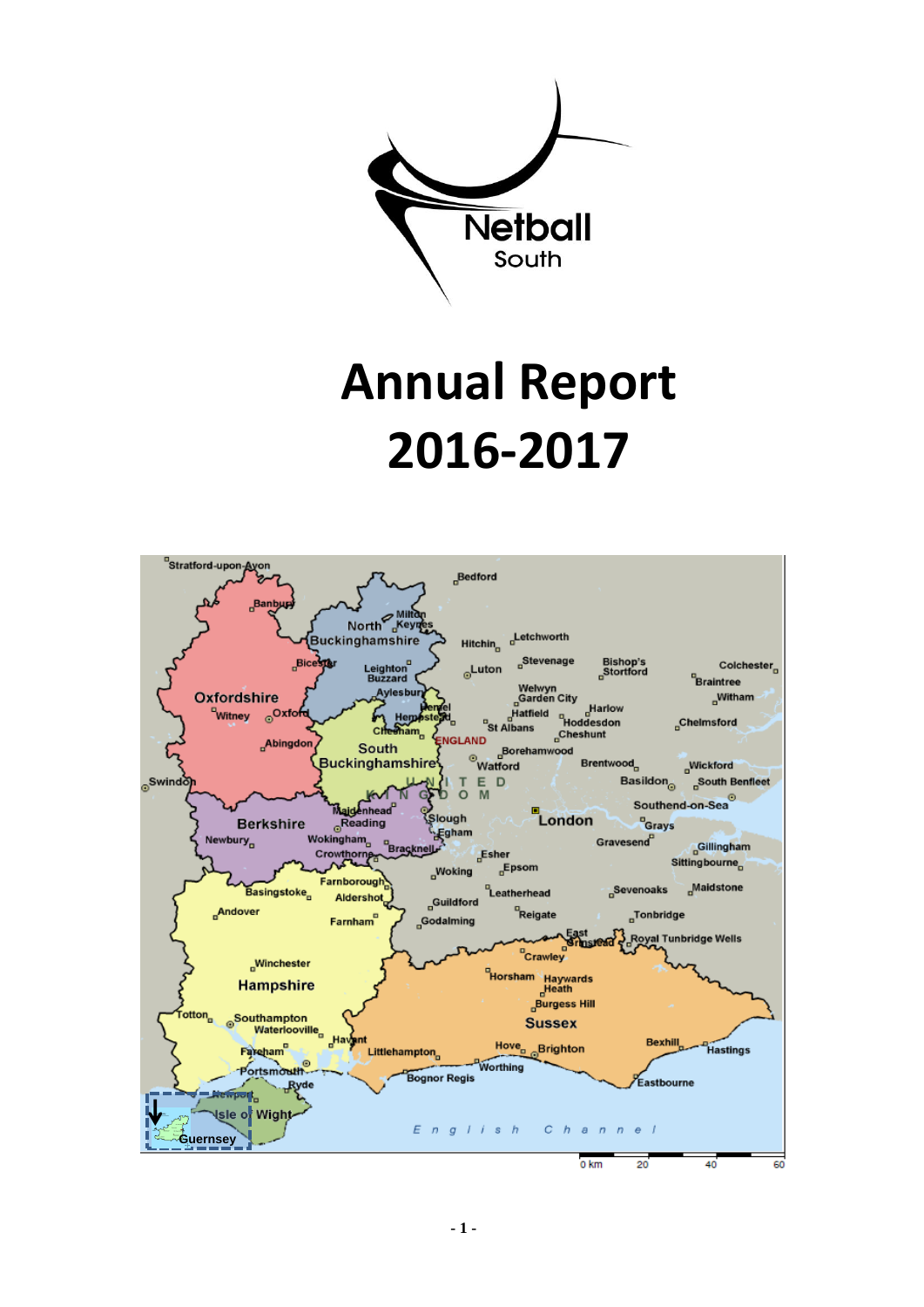## **Acting Chair's Report – Carol Williams**

As you will be aware I took over as Acting Chair towards the end of this year and I would like to thank everyone who has supported the South Region this year in what has been a very difficult period for a number of reasons. The small core of Board Members have each rallied throughout the year to ensure that we have continued to be able to meet our objectives and those of England Netball.

I would like to specifically acknowledge and thank Bill and Carol Alexander for their work over many years for this Region, for their support of our officials, athletes and the whole structure of volunteers working to ensure that the South Region is and continues to be a strong, successful region.

We have seen many changes during the year including the staff we have worked with at England Netball to the structure of competition for the future aligned to Franchises. Our volunteers within the region sitting on the Board or on Technical Support Groups have continued to ensure that where possible we have had a voice at the table and ensured that we continue to support our athletes and officials.

I would like to say thank you for the support from England Netball Staff especially Holly Hart and Emma Whitehouse who have kept us all up to date and supported us with all kinds of administration and on the web site. Neither Holly nor Emma are with us now but we are looking forward to working with our new colleagues.

In addition I would like to thank the County Boards and particularly the Chairs who have supported me over the last few months and worked with the Regional Board to ensure that we kept on track.

Looking forward there is a great deal of change for this region and the Board is very conscious that it needs to continue to work hard to ensure that we support all our membership, develop our athletes and help where we can to ensure that pathways are clear and open to all. We understand that we will need to develop further how we communicate with you all and seek your opinions and views. We also now need to build firm relationships with the franchises and have been actively doing this over the past year.

Thank you all for your support.

## **Carol Williams Acting Chair, Netball South**

#### **Competition – Jan Johnson**

Once again the season started with Entry Tournament. This year we had a record number of 57 teams applying to enter the U13/14/16/19 Regional leagues. As last year this meant a two day tournament playing two age groups on each day. This was a fantastic response from around the region showing a huge demand for regional level netball in the South.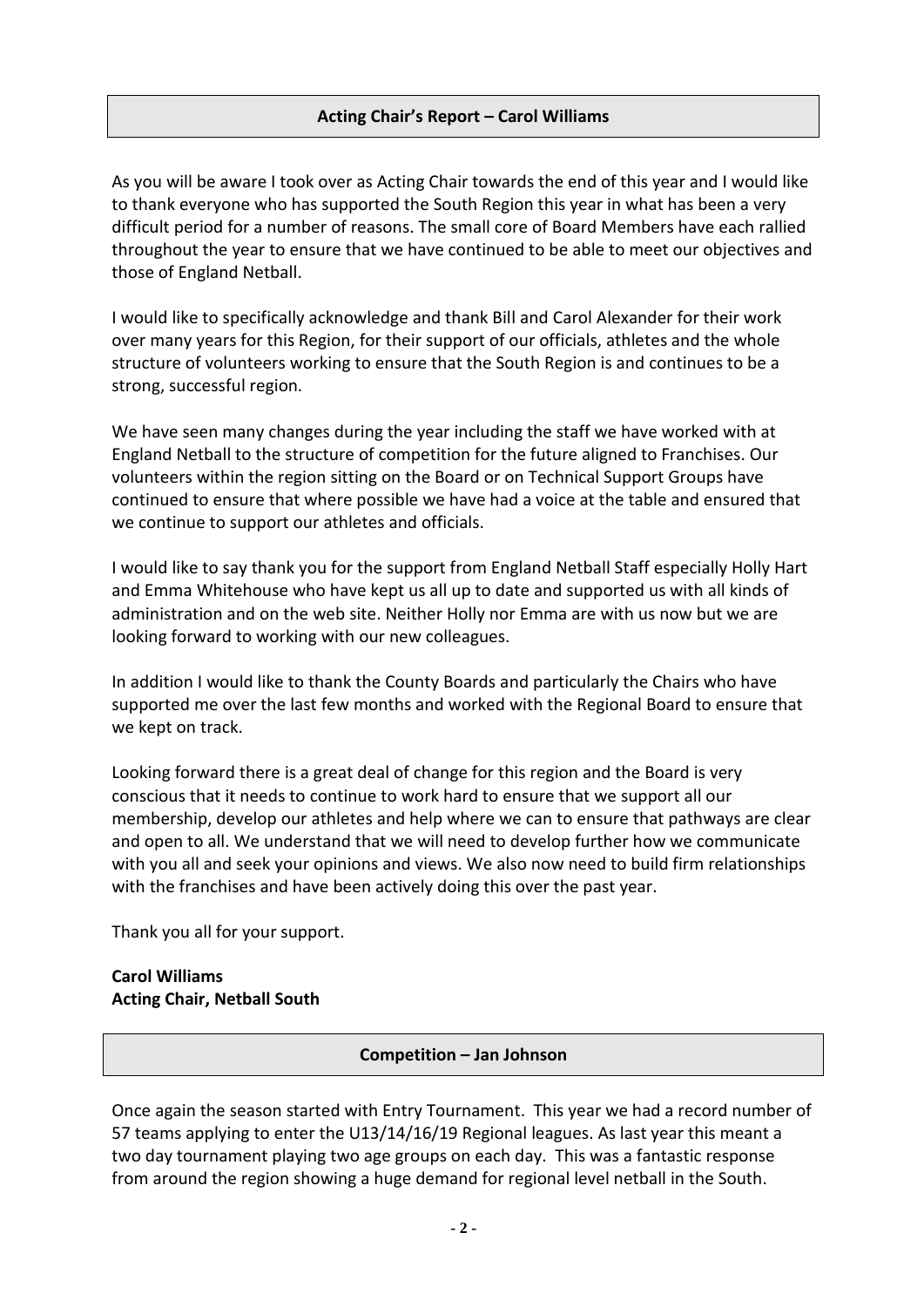Following the Forum held in January and consultation with clubs several changes have been proposed going forward. The Entry tournament for future seasons will be held in June and this will start from June 2018 for the 2018/19 season. Whilst the Regional Leagues are performance leagues there is a requirement for Regional netball competition beyond the 8 qualifying teams in each age group. So, starting in the 2017/18 season, NS will be offering a Regional Development League for U13, U14 & U16 teams who are not successful at the Entry Tournament. The exact format of these Development Leagues will be determined once the number of teams is finalised. However due to numbers of umpires/venues available these new Development fixtures will be played on alternate dates to those published for Regional Leagues.

Full league results for 2016/17 can be found on www.netballsouth.co.uk but congratulations must go to all of our league winners in the respective leagues. We must also congratulate all teams that went on to represent the region in National finals at school and club level.

## **U14 National Club Finalists**

 $2<sup>nd</sup>$ Eagles 12<sup>th</sup> Weston Park Blades

## **U16 National Club Finalists**

- $5<sup>th</sup>$ Eagles
- $6<sup>th</sup>$ **Team Matrix**

## **U14 National Schools Finalists**

- $5^{\text{th}}$ **Brighton**
- $7<sup>th</sup>$ Headington

## **U16 National Schools Finalists**

- $3^{\text{rd}}$ **Brighton**
- 13<sup>th</sup> Hurstpierpoint

## **U19 National Schools Finalists**

- $1<sup>st</sup>$ Beaconsfield High
- $9<sup>th</sup>$ Hurstpierpoint

Another very successful year for all in Netball South.

Planning for 2017/18 has started with league dates and some tournament dates already on the website. We are currently reviewing the regulations with input from clubs and these will be finalised before the start of the season and published on the Netball South website.

I would like to thank all members of the CTSG for their commitment to South Region and for all the work they have done this year. I would also like to thank all clubs for their help in creating a positive approach to competition in Netball South going forward and look forward to working with you all in the coming season.

## **Jan Johnson (Chair and on behalf of CTSG)**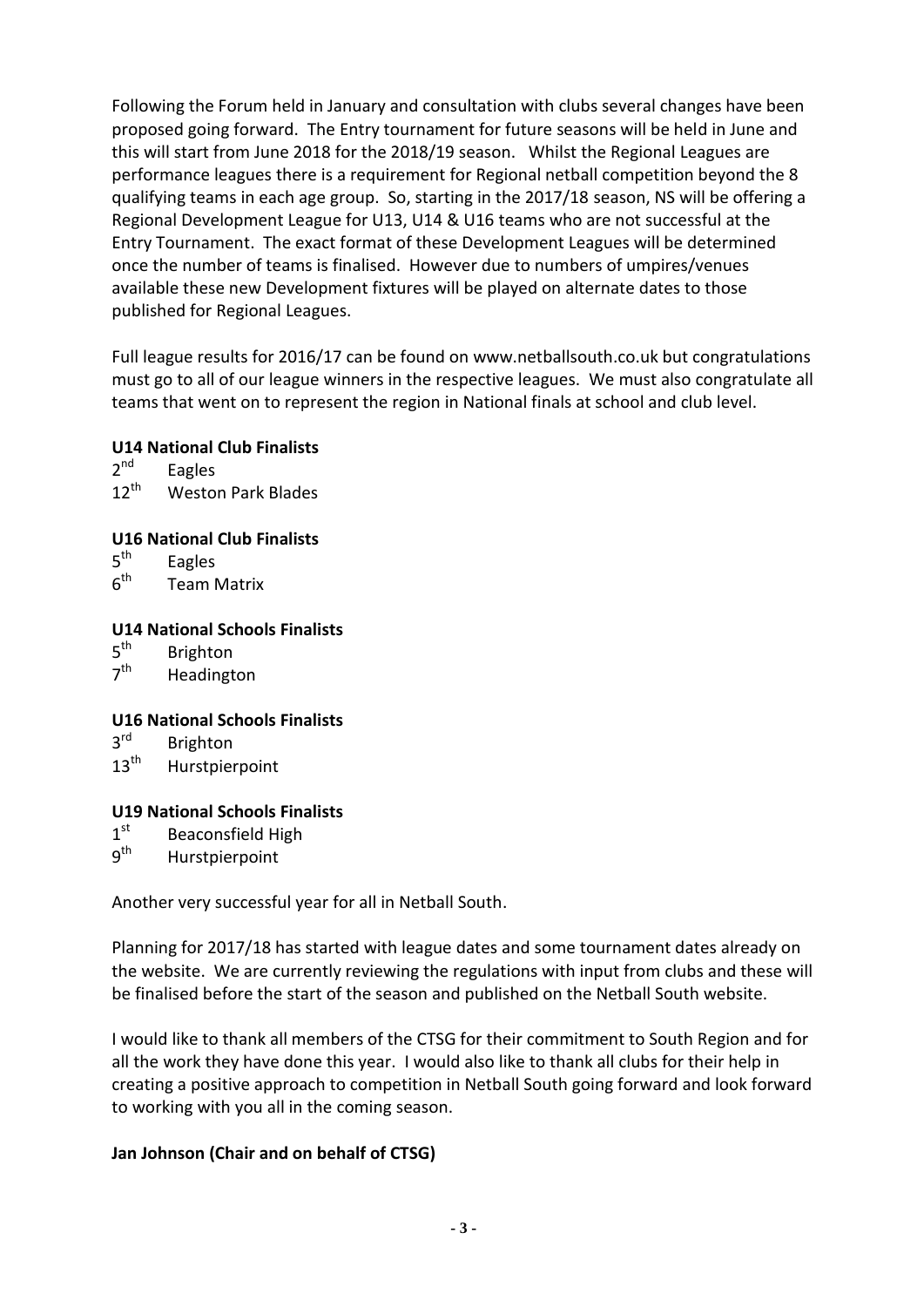## **Officiating – Carol Williams**

The season has been an extremely busy one for umpires at all levels whether officiating in the local leagues or at Regional and National levels and we are very pleased to see the continued success of our umpires in the South. In addition we have supported our volunteer work force to do other roles such assessors, mentors, tutors and Bench Officials.

At an more international level we are really pleased that a number of our A award umpires are being asked to take part in different events including

**The Maccabiah Games** in July 17 – Chris Obin, Julie Wilkes and Alice Johnson

#### **National Appointments**

We have had great success this year with our umpires being appointed for many different National Events including the following

#### **Super League**

This year we have seen Chris Obin join the ranks of this umpiring at Super League and we would like to wish him well in his development at this level.

This year England also introduced an U19 and U21 competition linked to their franchises. The south officials have been used by many of the Franchises on the Technical Officiation level as well as our umpires being used in the competitions

U21 – Carol Williams, Liz Sywyj, Lisa Vallely, Alice Johnson U19 – Julie Wilkes, Tracy Stubbs, Nicola Lindsay, Olivia Johnson

## **NPL U19 League finals held in Loughborough**

Semi Final covered by Julie Wilkes and Olivia Johnson Final Covered by Julie Wilkes and Olivia Johnson

#### **Premier League Play Off**

Many of our A Award umpires attended the playoffs at the beginning of May.

#### **National Schools Finals 2017**

With the National Round played in Hertfordshire the South turned out in force and the following umpires represented our region

Our Umpires on their performance on the day were awarded

Semi finals – U16 Olivia Johnson U19 Alice Johnson

Finals – U19 Julie Wilkes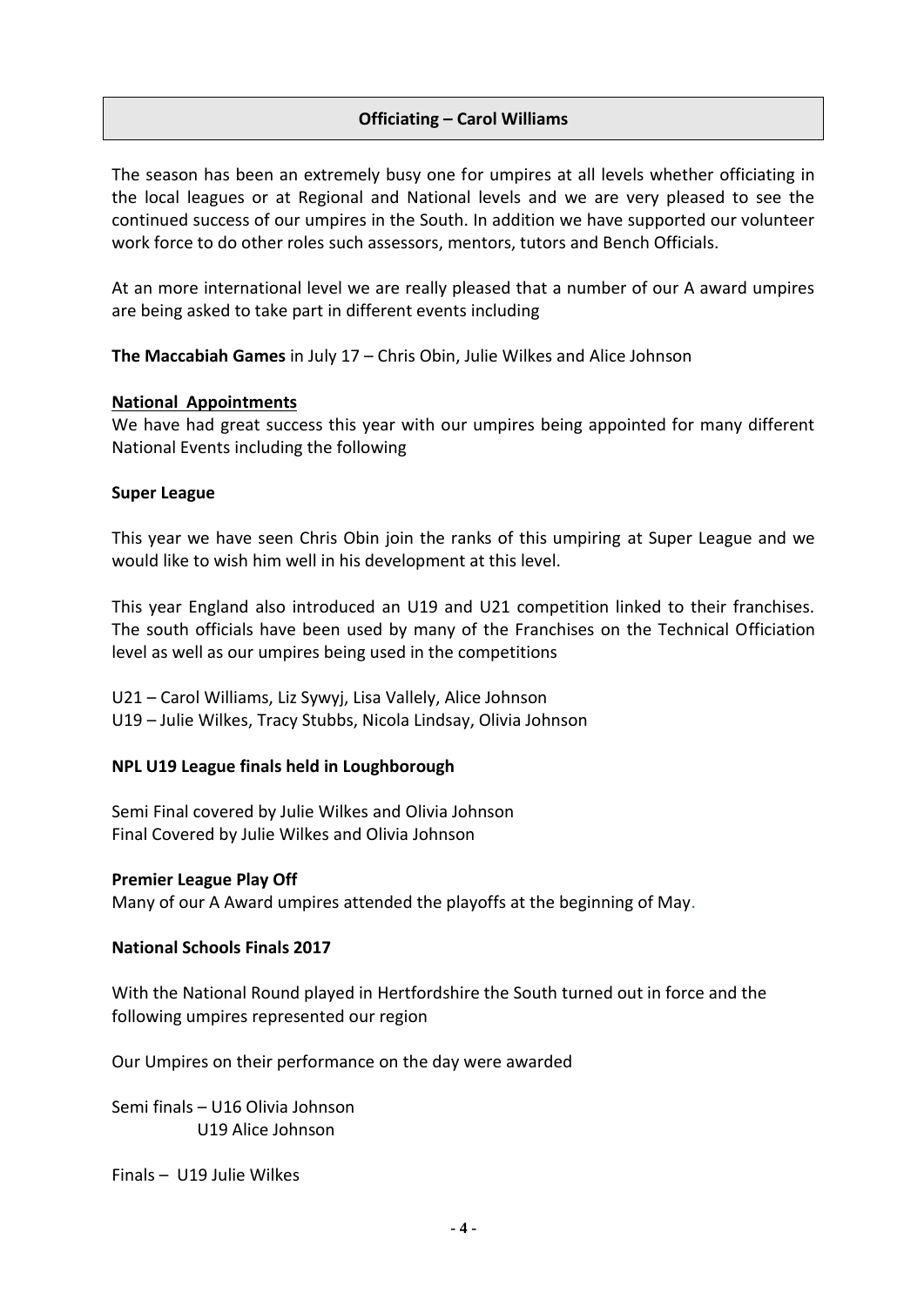## **National Under 16 Finals in Redbridge**

A number of our umpires from the South attended, Liz Swyji, Estelle Ball, Carol Williams, Alice Johnson, Olivia Johnson, Tracy Stubbs, Julie Wilkes and Lisa Vallely both of whom took charge in the final

## **U 14 Finals in Birmingham**

This event was attended by Julie Wilkes who took charge in the final and Nicola Lyndsay and Tracy Stubbs

## **Courses**

.

OTSG has organised two B Award courses this year: October 16 attended by 15 umpires: Tutor – Margaret Deighan January 17 attended by 16umpires: Tutor – Carol Williams

4 People sat the written paper in May 17 7 People sat the written paper in February 17 6 people sat the written paper in November 16

This is a drop on last year and we have been working hard to look to increase these numbers for the coming year. It is vital that we continue to work in the region to move people on from the C award through to their B and A awards in order that we can continue to support the Regional Competitions.

Into Officiating and/or C Award courses have been held by Hampshire, Berkshire, Isle of Wight, Oxford, Sussex, and South Bucks throughout the year.

#### **B And A Awards**

Congratulations to the following: 1 new A: Olivia Johnson 2 new Bs: Emily Harvey, Eloise Smith

## **C Awards**

This year saw the continuation across the region of a high number of assessments for into officiating and C Awards umpires. During the coming year the region will be working with the county umpiring secretaries to increase our number of learner umpires and those acquiring their umpire awards.

#### **Assessors**.

Following on from last year we are now able to get new assessors and so far we have 6 new assessors in the Region.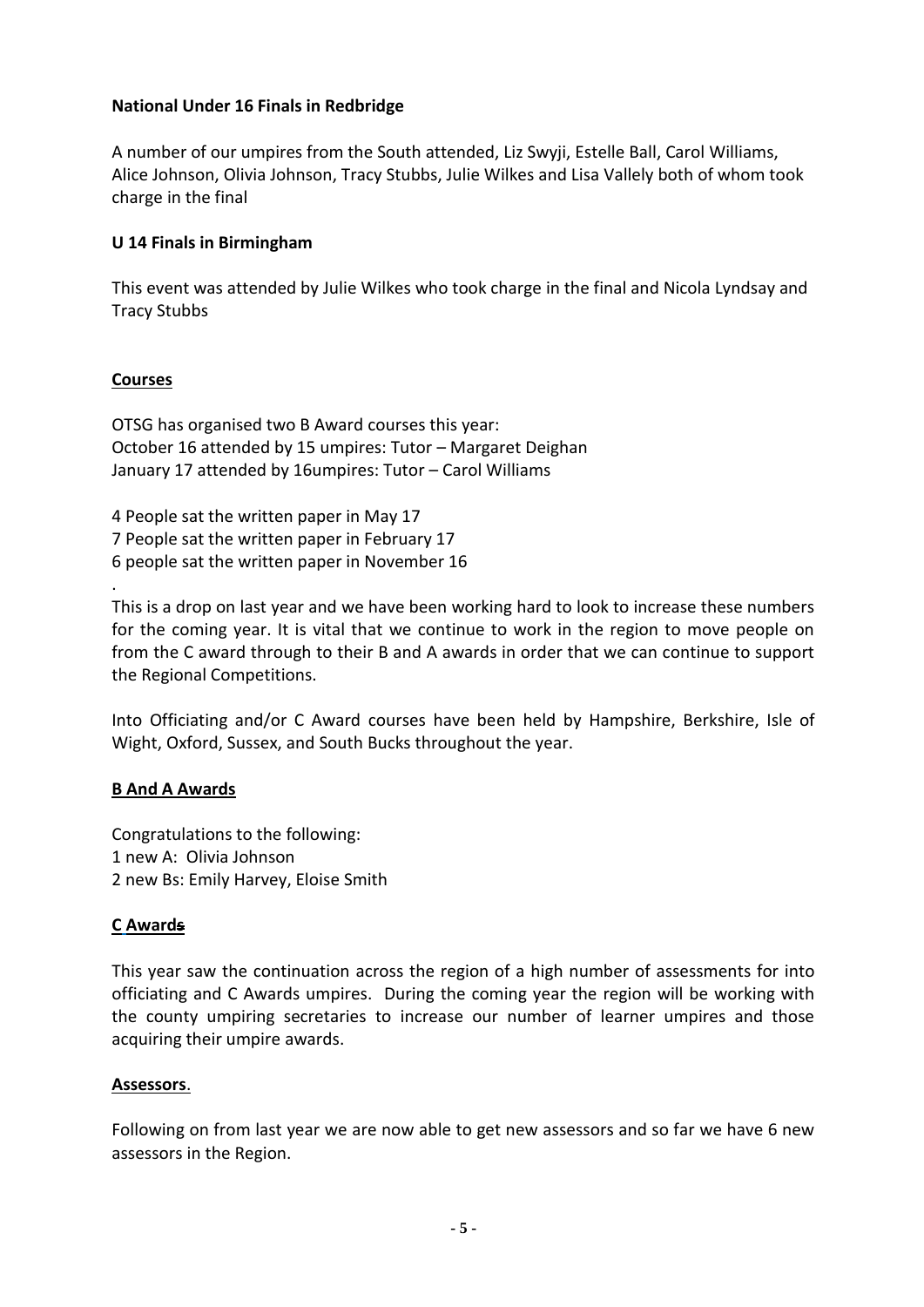#### **Open League**

Over 90 A, B and C Award umpires have been eligible to officiate during the season for Divisions 1, 2, 3 and U19 but with commitments to Premier League, some who coach as well as umpire, injuries, and being away at University it is a difficult balance to ensure that we have enough umpires for every match. Many thanks to Julie Arnold and Kim Schepens who organised the umpire schedule this year and dealt with continuing changes right up to the last minute. Unfortunately this year we had to cancel a few matches dues to shortages of umpires and to avoid even more a number of umpires committed to doing 2 matches some weeks.

Once again umpires a huge thank you to all the umpires for working with us to support the region. Many thanks to them for their professionalism and commitment but we do desperately need more umpires and are working with all the Counties to make this happen

# **Schools Regional Round U14/16/19** – January 2017 Farnborough

Umpires officiated on the day:

This tournament would not have been possible without the support and full cooperation of all the umpires who officiated, many of whom went home with some positive feedback provided by experienced non-active umpires who combined this with the role of court manager.

The following umpires featured in the final rounds: Under 14s Semi: Dickon Adams and Nikki Dewick Semi: Megan Samuel and Pam Nebbet 3<sup>rd</sup>/4<sup>th</sup> Erin Graham and Helen Turton Final: Chantel Moore and Elaine Shannahan

Under 16s Semi: Lisa Vallely and Mark Sheen Semi: Chantel Moore and Paul Withers 3<sup>rd</sup>/4<sup>th</sup> Sarah Kucera and Sam Skinner Liz Sywyj and Mark Sheen

Under 19s Semi: Julie Wilkes and Liz Swyji Semi: Chris Obin and Elaine Shannahan 3<sup>rd</sup>/4<sup>th</sup> Rebecca Moher and Ben Vallely Final Julie Wilkes and Chris Obin

Once again, I would like to thank the OTSG for their hard work. We have had a number of meetings this year to discuss the organisation of umpires for the many tournaments which are now being held as well as confirming tests and courses taking place. We have also built on our working relationships with the Competitions Group and now match up with colleagues as required to ensure that umpires or mentors are provided for competitions.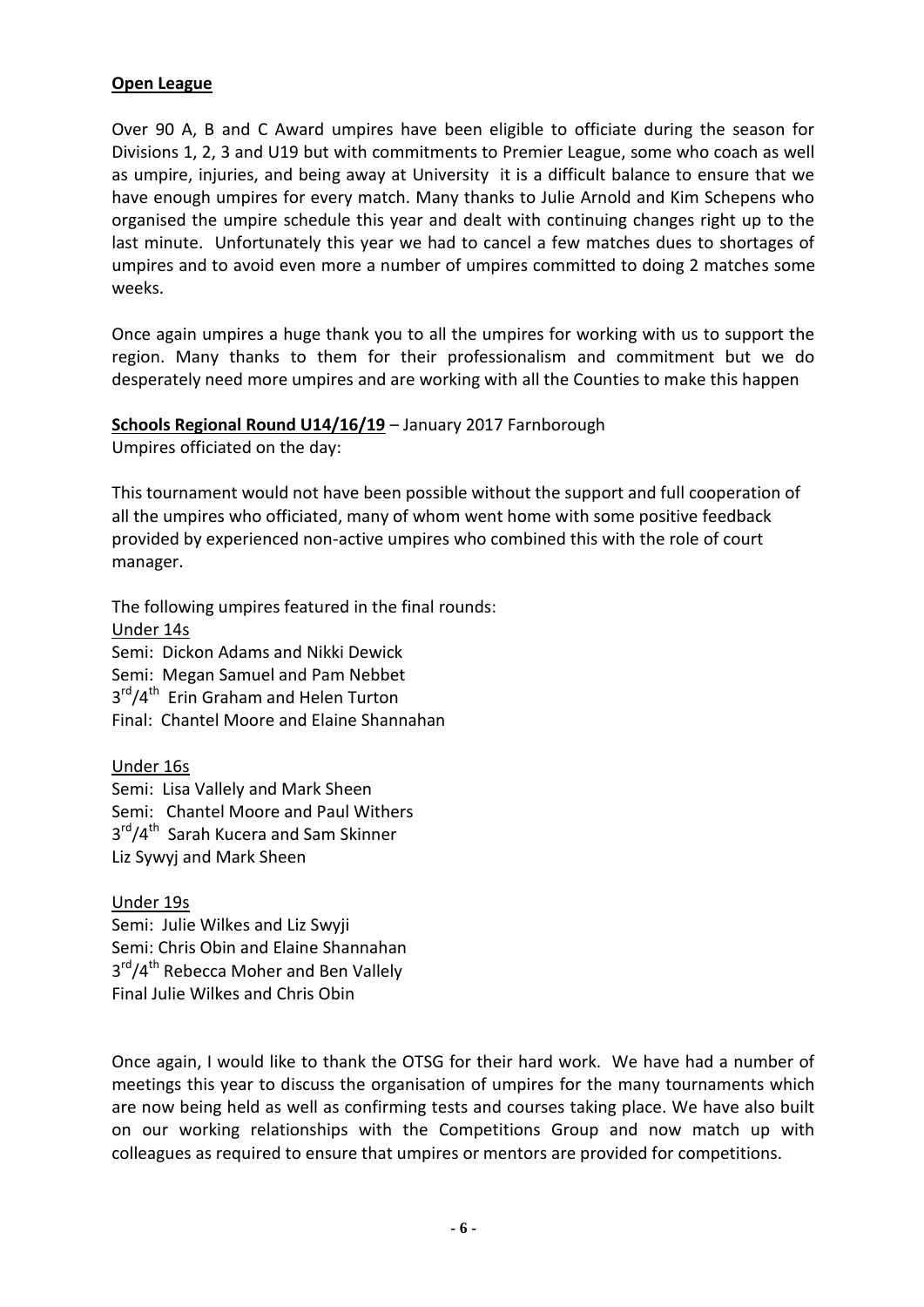## **Carol Williams**

On behalf of the OTSG: Julie Arnold Estelle Ball Jenny Poore Kim Schepens Julie Wilks Tracy Stubbs

## **Performance – Phyllis Avery MBE**

## **Regional Academies**

This programme is largely funded by England Netball.

The South **Regional Performance Academy** has been running since July 2013 at Oasis Community Hub (now renamed **Testlands** Hub), Lord's Hill, Southampton on Monday evenings from 8.00 to 10.00 pm, preceded by 1.5 hours Strength & Conditioning and physio treatment at Solent University, and attended by approx. 20 athletes. Some additional court sessions have been held on Thursday evenings and at day camps during school holidays to make up the required number of coach-contact hours of eight every week. Coach is Elly Moore, Performance Pathway Coach, who is employed by England Netball, with Linda Cairney, who is a volunteer, as Assistant Coach.

The **Regional Academy** has also been running since September 2013 at Testlands, this year for four hours each week on Monday evenings from 6.00 to 8.00 pm, and some Thursday evenings, and attended by 20+ athletes. (The numbers vary as most graduate to RPA, and a few drop out due to the competing demands of school work and training, or are deselected.)

These sessions are open to all county academy coaches to watch/participate, and some take advantage of this opportunity to develop their coaching.

**N.B.** The last RPA and RA sessions are to be held on 31.07.17, as England Netball have withdrawn funding, pending a review of the effectiveness of the program. Our thanks and appreciation must go to Elly Moore for her commitment and hard work over the past four years, and to those volunteers who have assisted.

County and Satellite Academies will continue for at least another year.

## **County and Satellite Academy Festival**

This was held at The University of Chichester on  $2^{nd}$  April 2017. At the request of the counties, the format was changed this year with both county and satellite academies' teams playing on the same day at the festival.

The aim of the Academies Festival is to bring together the best of the South's Academy athletes for a competitive match play event, allowing benchmarking by both athletes and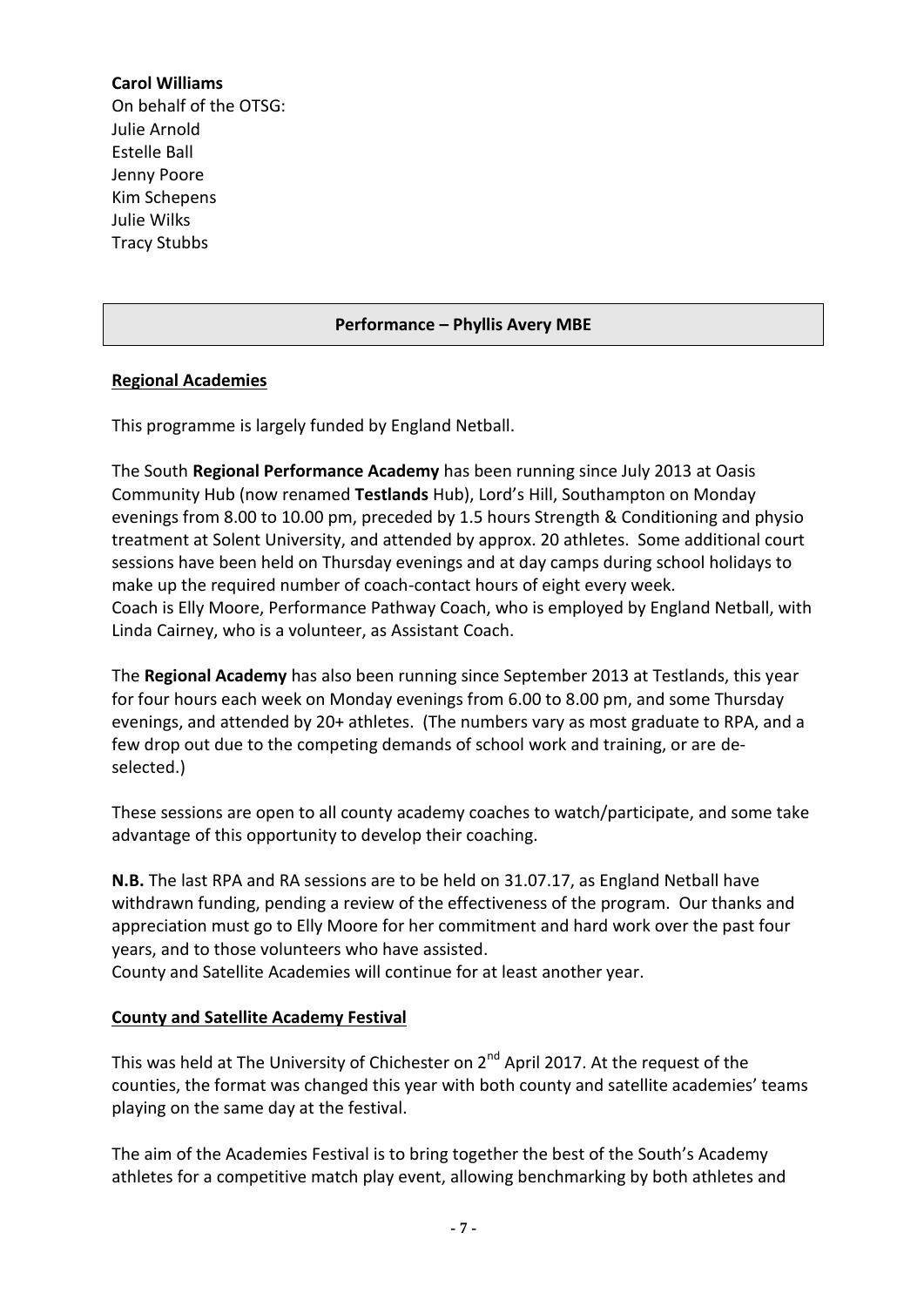coaches. The emphasis is not so much on winning, but on the athletes displaying their netball skills alongside fellow academy players and against others who have had the same level of training.

Awards were made at the end of the Festival based on the five England Netball 'trademarks' – We are United – We are Relentless – We are Diverse – We are Resilient – We are Fearless.

## **Scouting Workshop**

This was held at Testlands Hub, Southampton, on  $4<sup>th</sup>$  June 2016, and attended by 16 experienced coaches. All counties were represented with one exception. Tutor was Danielle Titmuss, with Lisa Manning as the Scouting Expert.

## **Summer Camp**

A very successful residential Summer Camp was held at Bradfield College in August 2016, attended by 46 athletes, mostly from the region's Performance Pathway Academies. Most left exhausted(!) following a week of high-intensity training and match-play, strength and conditioning, technical and tactical on-court sessions, pool recovery sessions - including synchro swimming with a Synchro Swim squad who were also on a training camp - and 'Netball South's Got Talent' Show.

An entertaining interactive sports psychology workshop was delivered by Stephen Ford, which was the first time a number of the athletes had ever been faced with identifying 'confidence' and how to remain confident, and having strategies to control anxiety and other emotions.

On the final day, the Camp finished with a tournament, organised entirely by the athletes. This was the final opportunity for the athletes to practise their new skills, and the outcome was a series of competitive matches with some truly excellent play.

The coaching staff, who worked from dawn to dust, to ensure that the girls had a fulfilling week included Elly Moore, Linda Cairney, Sonja Payne, Fran Richards, Laura Cox, Katherine Ratnapala, Stephen Ford.

## **Netball Performance League**

Both Team South Tigers and our Under 17 squads took part in the England Netball 3-day tournament held at Loughborough University from July 22 – 24 2016. Head Coach for Tigers was Elly Moore, assisted by Lisa Manning, with Sue Baldwin as Team Manager, and the Under 17s were coached by Linda Cairney with Laura Cox as Assistant Coach and Emma Whitehouse as Team Manager. Training had been held every Tuesday evening for six weeks, with a residential weekend at HMS Nelson on July 9/10, to give the squads every opportunity to build motivation and team spirit.

The U19s unfortunately did not have a good tournament and came  $8<sup>th</sup>$  out of 10 teams.

The U17s played very well, and only missed out on playing for third/fourth position by 0.03. They played strong attacking netball throughout – final position was sixth out of 12 teams.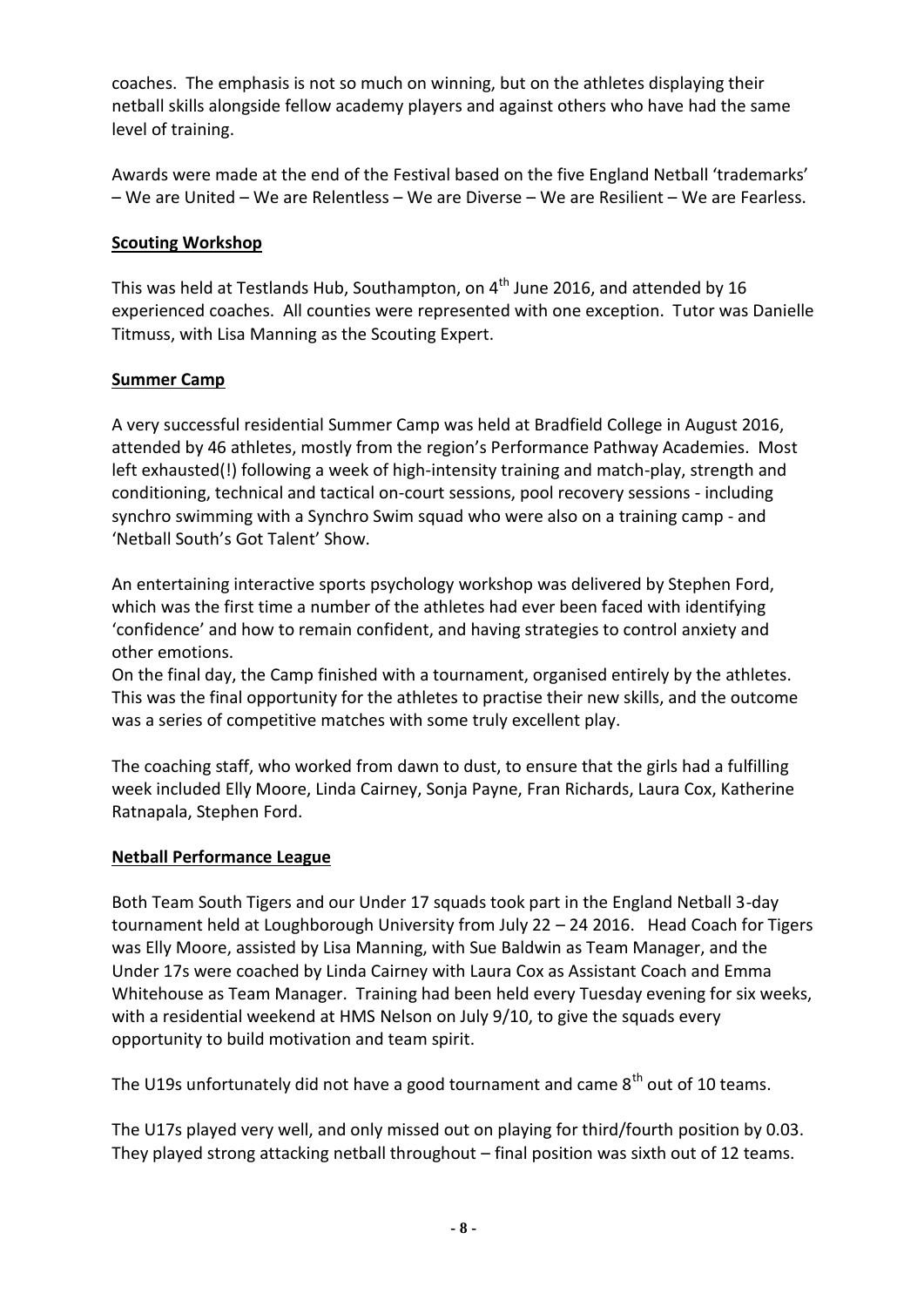Following on from the weekend, Shelby Harris was invited to National Academy Summer camp, and has subsequently made her debut for England U17s at Netball Europe.

Susie Liverseidge was asked to attend GA/WA/C National Academy positional days, and is now a full member of National Academy, and Amber Bains was asked to attend GD National Academy positional day, and Talia Jones to attend National Academy Tri-regional Day.

Trials had been arranged for the new season, when the board of Netball South was advised in September 2016 that, with immediate effect, England Netball was asking Netball Super League franchises to take on the responsibility for NPL and NPFL teams for the coming season. As a result, the board was dismayed and upset to learn that EN would be looking to Surrey Storm/other franchises to cater for the South athletes in terms of fielding NPL and NPFL teams.

Although the board was aware that this reorganisation was planned for post July 2017, no consultation had taken place, and many of our young athletes had nowhere to go as trials for the U19s and U17s had already taken place at the franchises.

Since then the board has been busy building relationships with the franchises in adjoining regions, and the majority of our U17s will be continuing on the pathway at either Surrey Storm, Mavericks, or Team Bath. It has been a difficult time, and we would like to thank the athletes and their parents for their resilience under very difficult circumstances.

## **Coaching – Stephen Ford**

Since joining the board and taking on the Chair of the Coaching TSG late last year, I have found it a significant challenge. This is for many reasons including: no applications to join the TSG at this stage, the changes at EN have created some uncertainty that has taken time to settle, the adoption and expansions of Performance pathway responsibilities by Superleague teams is also leading them to take a more active role in Coach Development but this has taken time to unfold, and understanding the needs of the members beyond workshops.

The challenge is what to do to make a difference in the South Region (aside from perhaps just running some Masterclasses). There are a lot of very good coaches with a desire to develop in South Region.

The obvious place to start was with the Superleague Clubs and we will endeavour to work with them to enhance Coach development. This dialog has only begun in most cases. The aim is to work with them to develop a more sustainable, strategic, long term impact on coach development and build from there. Of course, combining limited resources means we can achieve more together.

This year we also had two South Coaches join the Severn Stars performance coaching program they ran during the Superleague season.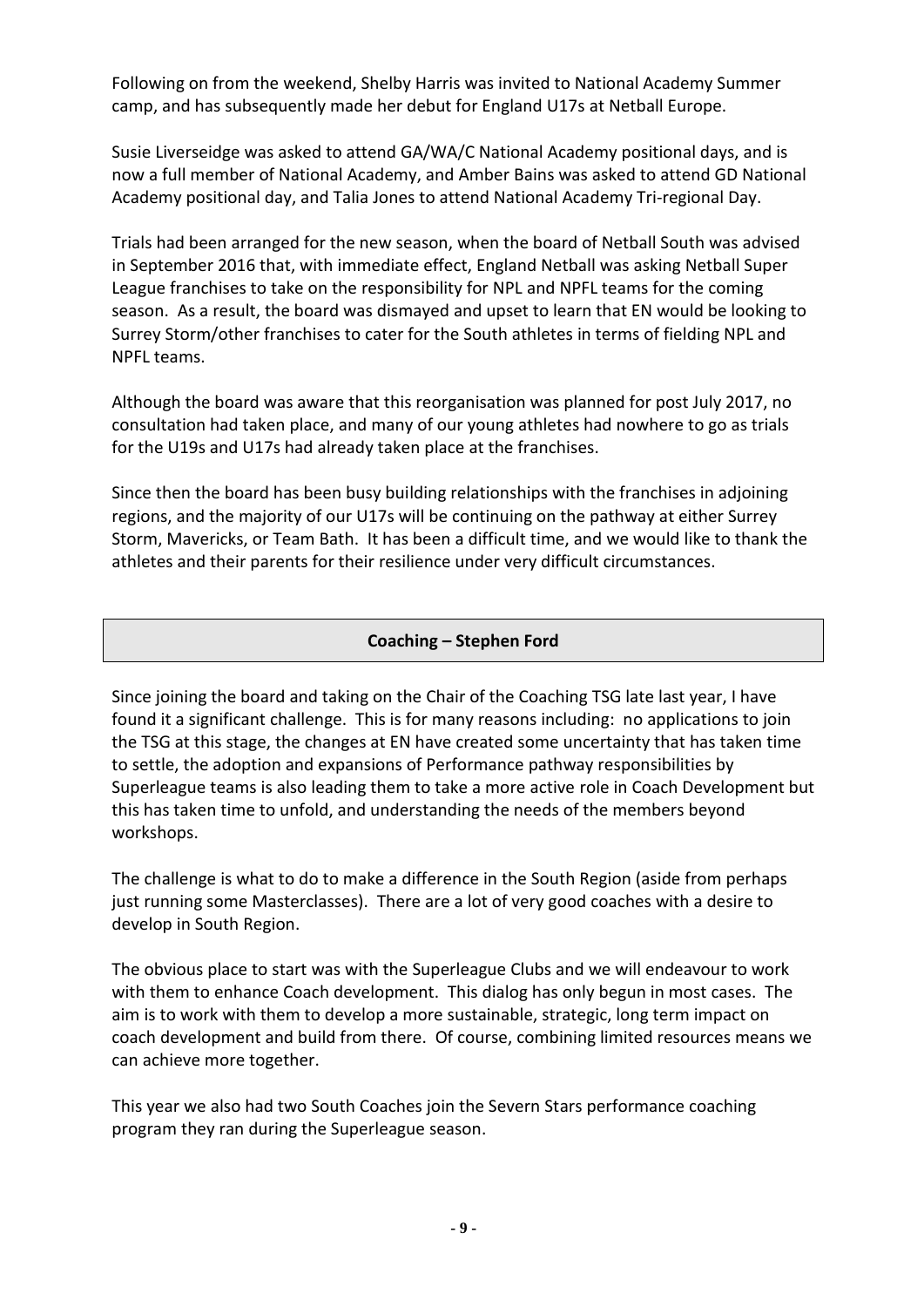To maximise the outcomes, we need to work more closely with County's to ensure a good flow of communication in both directions. I will work to re-engage Counties so that I can better understand their needs and we can ensure any activities we are undertaking are communicated to local coaches.

I will also continue to seek members for the Coaching TSG.

**Stephen Ford Chair, Coaching TSG**

## **Finance – Kelly Hartney**

The Profit and Loss and Balance sheet for the year ended 30<sup>th</sup> April 2017 have been prepared in accordance with general accounting practices. The Accounts have been subject to an Independent Examination to which the Examiners, PRB Accountants have found no issues to be disclosed.

The accounts show that Netball South in the year to  $30<sup>th</sup>$  April 2017 made a small loss of £725.00 (compared to a £11,280 profit in 2016), but has very healthy reserves to carry forward of £137,661. Whilst Netball South did make a loss in the year there were several expenses submitted post  $30<sup>th</sup>$  April 2016 that related to the prior year. If we could re-state the previous year accounts then the April 16 Accounts would show a lower profit level and subsequently would mean there would be a profit in the accounts to April 17. Due to this I am asking that any expenses are submitted within 2 weeks of them being incurred so we can ensure expenses are declared in the correct years moving forward.

In the year to 30<sup>th</sup> April 2017 there was a 15% reduction in Income, £84,387 in comparison to £99,361. This is predominately down to a reduction in funding from England Netball for the Netball Performance League, but also because we didn't run any Coaching courses during the year and therefore lost the subsequent income that went with this. All other income streams have stayed relatively constant and I would anticipate this to continue into the year ended  $30<sup>th</sup>$  April 2018, although we may be affected by smaller numbers of over 18's affiliating with England Netball due to the £10.00 membership fee increase. We have not increased our fees, which currently stand at £2.00 for over U18's so will have to monitor this going forward.

Our key levels of expenditure were as follows:

 **Netball Performance League** – Whilst we didn't have an NPL Squad for the 16/17 season, this figure relates to the final few games of the 15/16 season plus the NPL and NPFL tournament which we were invited.

 $NB -$  Some of the expenses here relate to the year ended  $30<sup>th</sup>$  April 2016 but the expenses were received after the previous year's accounts had been closed and as such have had to be included in these accounts reducing the profit levels.

 **Consultancy Fees** – The Netball South Regional Management Board sought to review the NPL set up in the South Region. This was commissioned before we were aware of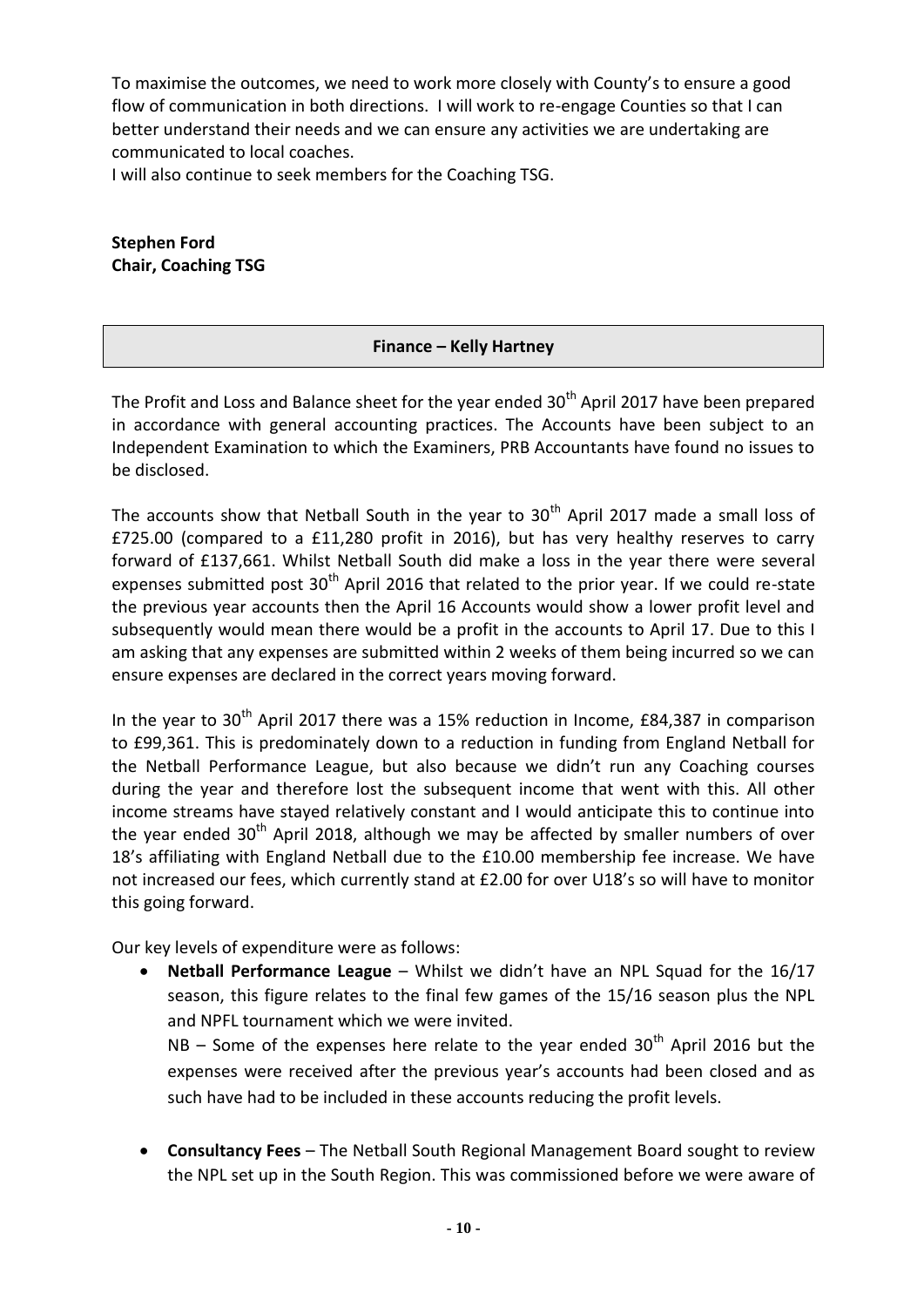England Netball's decision not to award us with an NPL team for the 16/17 season and as such this document became redundant.

 **Bursaries** – During the year the Regional Management Board gave several bursaries which included contributions towards the travel expenses of two South athletes who represented England at the Indoors Nets competition, hardship bursaries for qualifying athletes and a £500 amount to each county following receipt of £1,980 from the Youth Trust.

The overview above gives you a general outline of the key items of expenditure during the year, but if anyone would like further information on any items of income or expenditure then please do not hesitate to contact me via email on **[beccakel@hotmail.com](mailto:beccakel@hotmail.com)** 

**Kelly Hartney Treasurer**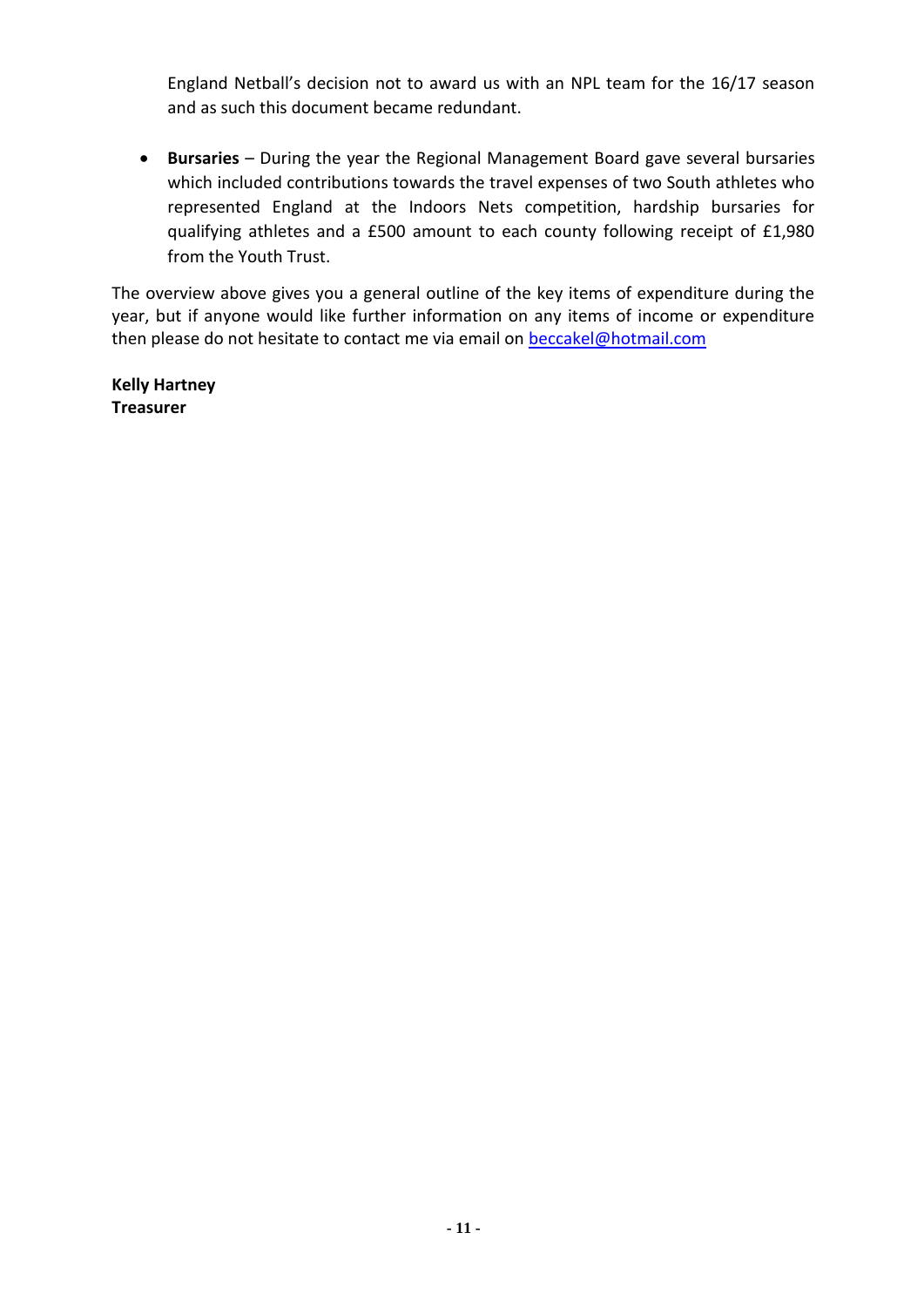# **NETBALL SOUTH**

## **INCOME AND EXPENDITURE STATEMENT**

#### **YEAR ENDED 30 APRIL 2017**

|                                         | 2017   |         | 2016      |
|-----------------------------------------|--------|---------|-----------|
|                                         | £      | £       | $\pounds$ |
|                                         |        |         |           |
| <b>Affiliations</b>                     |        | 26,094  | 25,262    |
| <b>England Performance League</b>       |        |         | 8,031     |
| <b>Regional Academies</b>               |        | 14,430  | 14,634    |
| Leagues                                 |        |         |           |
| Open League                             |        | 11,780  | 8,785     |
| U19 League                              |        | 3,200   | 3,813     |
| Junior League                           |        | 6,130   | 4,430     |
| Coaching                                |        |         | 7,280     |
| Officiating                             |        | 1,685   | 3,276     |
| <b>National Schools</b>                 |        | 4,200   | 4,400     |
| <b>Summer Camps</b>                     |        | 12,575  | 13,065    |
| <b>Academies Festival</b>               |        | 1,300   | 1,425     |
| Goalden Globes                          |        | 450     | 858       |
| Miscellaneous                           |        | 2,140   | 3,988     |
| <b>Bank Interest</b>                    |        | 403     | 114       |
| <b>Total Income</b>                     |        | 84,387  | 99,361    |
| <b>EXPENDITURE</b>                      |        |         |           |
| Netball Performance League              | 14,245 |         | 12,174    |
| <b>Regional Academies</b>               | 12,199 |         | 14,846    |
| Leagues                                 |        |         |           |
| Open League                             | 15,057 |         | 13,499    |
| Junior League                           | 4,451  |         | 3,761     |
| Coaching                                |        |         | 8,650     |
| <b>National Schools</b>                 | 2,329  |         | 2,023     |
| <b>Summer Camps</b>                     | 11,064 |         | 11,399    |
| AGM / Goalden Globes                    | 2,985  |         | 4,122     |
| <b>Academies Festivals</b>              | 784    |         | 230       |
| <b>TSG Meeting Expenses</b>             | 3,584  |         | 8,345     |
| Officiating                             | 2,630  |         | 4,018     |
| <b>RMB</b> Meeting Expenses             | 4,125  |         | 1,526     |
| Admin / Miscellaneous                   | 3,719  |         | 1,893     |
| <b>Bursaries</b>                        | 4,340  |         | 1,595     |
| Consultancy                             | 3,600  |         |           |
|                                         |        | 85,112  | 88,081    |
|                                         |        |         |           |
| (Deficit) / Surplus for year            |        | (725)   | 11,280    |
| Balance brought forward                 |        | 138,386 | 127,106   |
| <b>BALANCE AT 30 APRIL 2017 CARRIED</b> |        |         |           |
| <b>FORWARD</b>                          |        | 137,661 | 138,386   |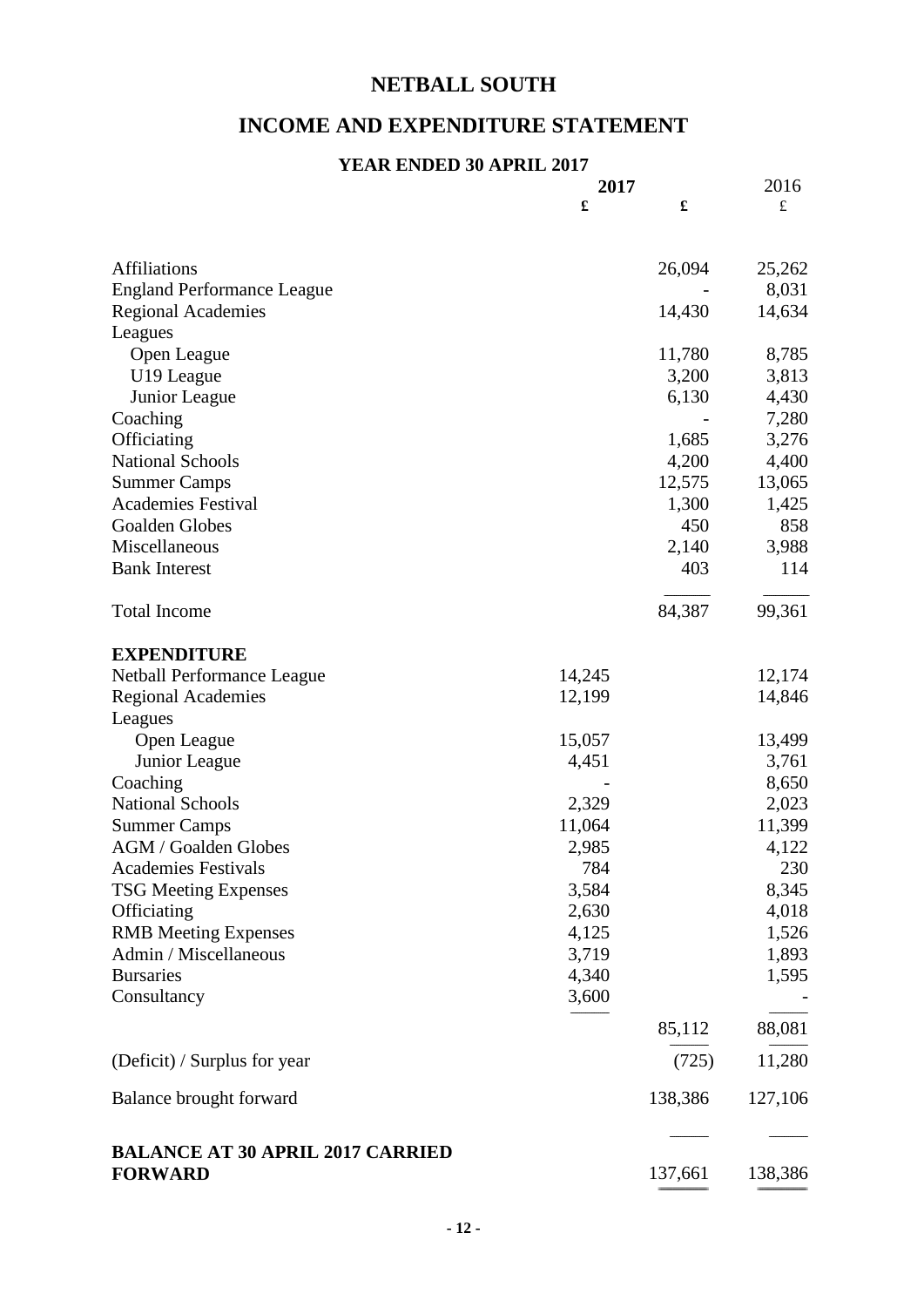# **NETBALL SOUTH**

## **BALANCE SHEET**

## **30 APRIL 2017**

=================================== =================================

|                              | 2017    |         | 2016      |
|------------------------------|---------|---------|-----------|
|                              | £       | £       | £         |
| <b>CURRENT ASSETS</b>        |         |         |           |
| Prepayments                  |         |         | 1,299     |
| <b>Bank Account</b>          | 142,946 |         | 156,577   |
|                              | 142,946 |         | 157,876   |
| Deferred Income              | (3,377) |         | (13, 490) |
| Creditors                    | (1,908) |         |           |
| Accruals                     |         |         | (6,000)   |
| <b>NET CURRENT ASSETS</b>    |         | 137,661 | 138,386   |
| <b>NETBALL SOUTH BALANCE</b> |         | 137,661 | 138,386   |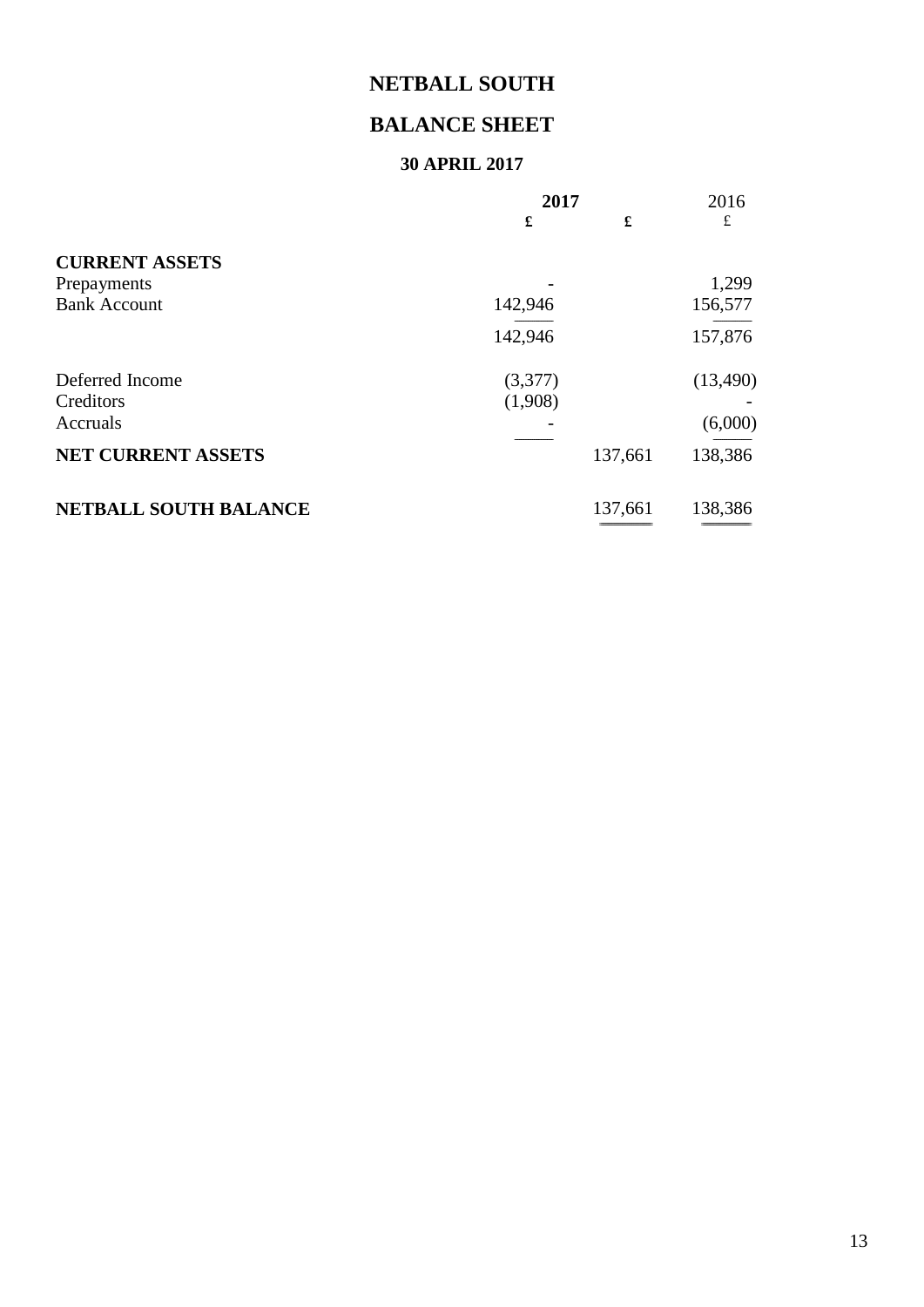## **Regional Unit Report**

2016 has been a transitional year for England Netball, during which the South staff team continued to deliver programmes that grow the game of netball and support existing members. As ever, the team are indebted to the network of volunteers who they work with to make this possible.

A summary of how participation in programmes continues to grow in the South Region is below.

#### **Back to Netball**

Back to Netball programmes continue to go from strength to strength in the South and the table below shows that whilst the number of programmes was lower than we anticipated, participation levels and the number of women new to netball has over exceeded targets by a considerable amount. Overall it's been a fantastic year for this programme in the South with 2243 participants engaged, 1,250 of whom were new to netball.



#### **Netball Now**

The number of Netball Now programmes (turn up and play) is significantly smaller that Back to Netball, with programmes taking place during the summer months to maintain participation levels amongst existing members. That said, it is still a valuable programme, with 389 participants engaged, 104 of which were new to netball.





Participation summary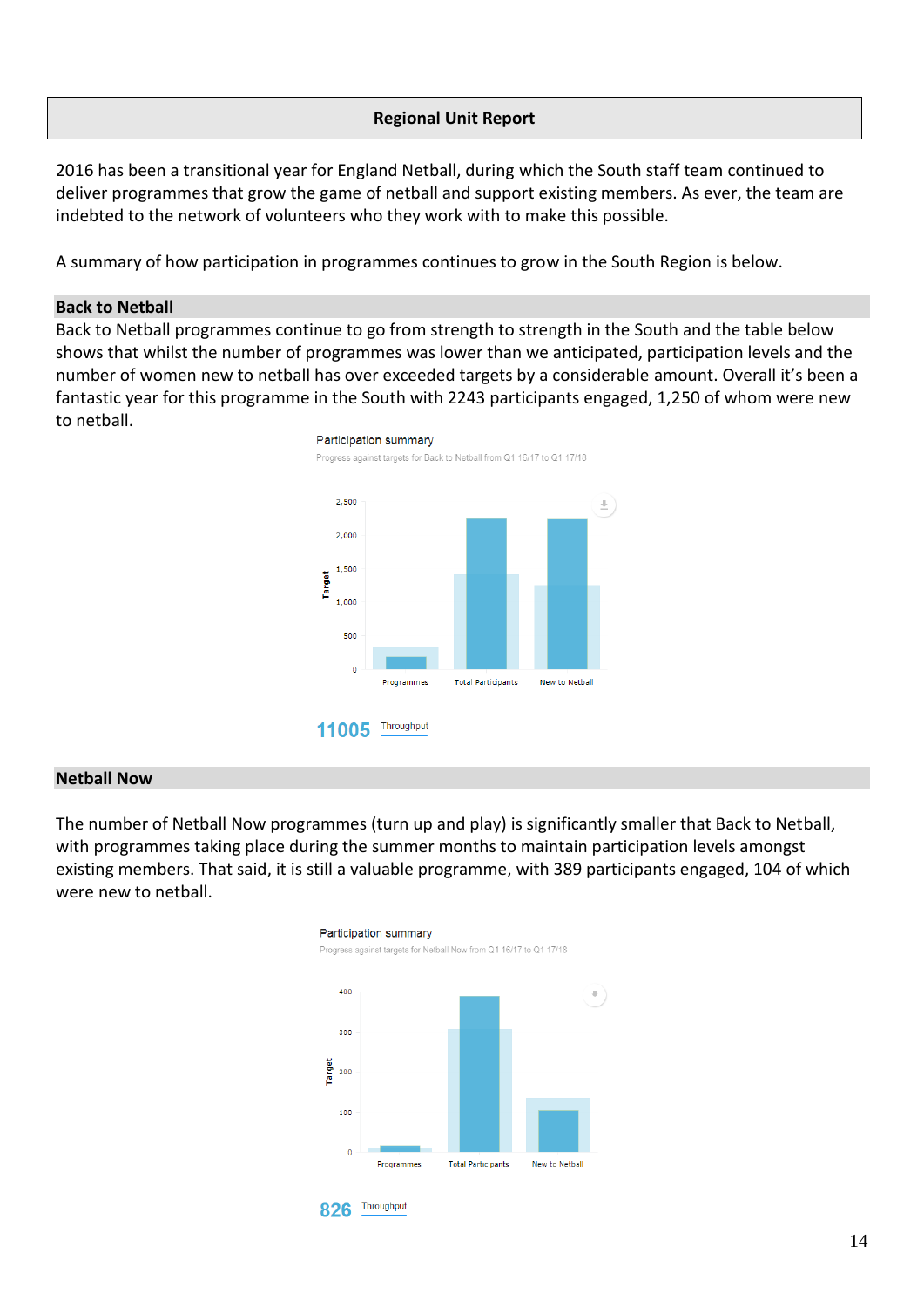#### **Walking Netball**

Walking Netball is a fantastic new programme introducing a low impact version of the sport to those with limited mobility. It was launched nationally in 2016 and has exceeded all expectations within the South. Overall there has 814 participants engaged with 586 being new to netball. Well done to the wonderful network of walking netball hosts who attended training and got themselves up and running so quickly and successfully.



#### **Netball Youth Camps**

Whilst not directly focused on growth, Netball Youth Camps are organised by NDOs where there is a demand for fun netball coaching and game play within the school holidays. During the summer of 2016, a total of 5 Camps were planned, with 4 going ahead, 75 participants, 5 of which were new to netball. Overall, the Camps in Oxfordshire and Hampshire were very successful and popular.

#### **CAPS Accreditation**

Meeting quality standards is by no means easy in today's voluntary sports sector and supporting Clubs to achieve with CAPS accreditation or reaccreditation is a key part of a County NDO's role. During the course of the 16/17 season, the following Clubs were successful in (re)gaining their Award.

#### *Bronze*

Fareham Fireflys Gosport Gators Hoops

#### *Silver*

5Ways Netball Club Magnet Netball Club Mid Sussex NC Ravens Netball Club Trinity Oxford

Congratulations go to all those who put in the hard work and were successful.

Any Club who would like to become CAPS accredited or are due for either reaccreditation or an annual health are encouraged to make contact with their County NDO for guidance in the new season.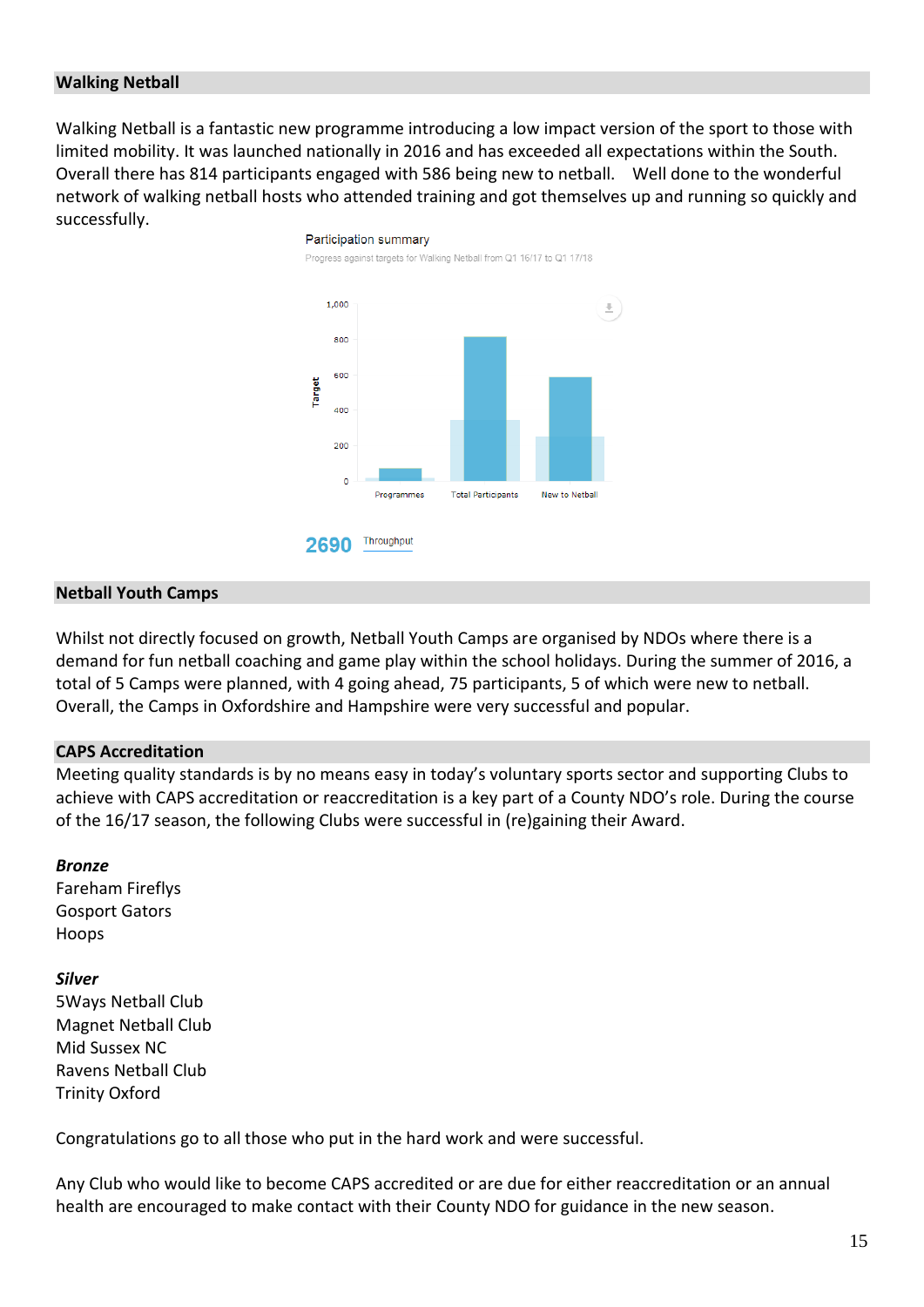#### **CPD**

Support and development of the coaching workforce has continued throughout the season coordinated by the Regional team, with the following workshops being held in the South region between 01/04/16 and 31/03/17:--

3 x Walking Netball Host Training 2 x High 5 1 Scouting and Selection

## **Facility Development**

The South Region has benefitted from England Netball's capital investment programme during 16/17 with grants being awarded to support the development of netball courts at Fleming Park Leisure Centre (FPLC), Eastleigh and the refurbishment of outdoor courts at Southampton Outdoor Sports Centre (SOSC). The total grant funding allocated to these projects were as follows:-

|                       | <b>EN Grant</b> | <b>Total Project Costs</b> | % contribution |
|-----------------------|-----------------|----------------------------|----------------|
| Redevelopment of FPLC | £91.000         | £28.13 million             | 0.3%           |
| Refurbishment of SOSC | £24.666         | £107.000                   | 23%            |

## **Staffing**

The region has continued to have a dedicated staff team of Netball Development Officers, Netball Development Community Coaches, Regional Manager, Regional Co-ordinator and a Performance Pathway Coach who have all played key roles in working alongside the voluntary workforce to ensure netball activities have happened across the region. As the report notes above; the last year saw the largest number of new participants engaged; something that the staff team worked hard to achieve. The next 12 months will see some changes in staff as England Netball has to react to a significant reduction in funding from Sport England but the Netball Development Officers, Netball Development Community Coaches and Regional Co-ordinator will remain in post and continue to support the delivery of netball across the region.

Thank you to all those members of staff who have shown great commitment to their roles over the last 12 months.

| Regional Co-ordinator        | Emma Whitehouse and Jenny Obin                                         |
|------------------------------|------------------------------------------------------------------------|
| <b>Regional Manager</b>      | <b>Holly Hart</b>                                                      |
| Performance Pathway Coach    | Elly Moore                                                             |
| Netball Development Officers | Stacey Boxall (Sussex), Carey McCormick (Hampshire & IOW), Joanne Odro |
|                              | (Nth & Sth Bucks), Nicola Young (Berkshire & Oxfordshire)              |
| <b>Netball Development</b>   |                                                                        |
| <b>Community Coaches</b>     | Debbie Laycock, Louise Exton                                           |
|                              |                                                                        |

**Helen Wynn Head of Programmes & Partnerships England Netball**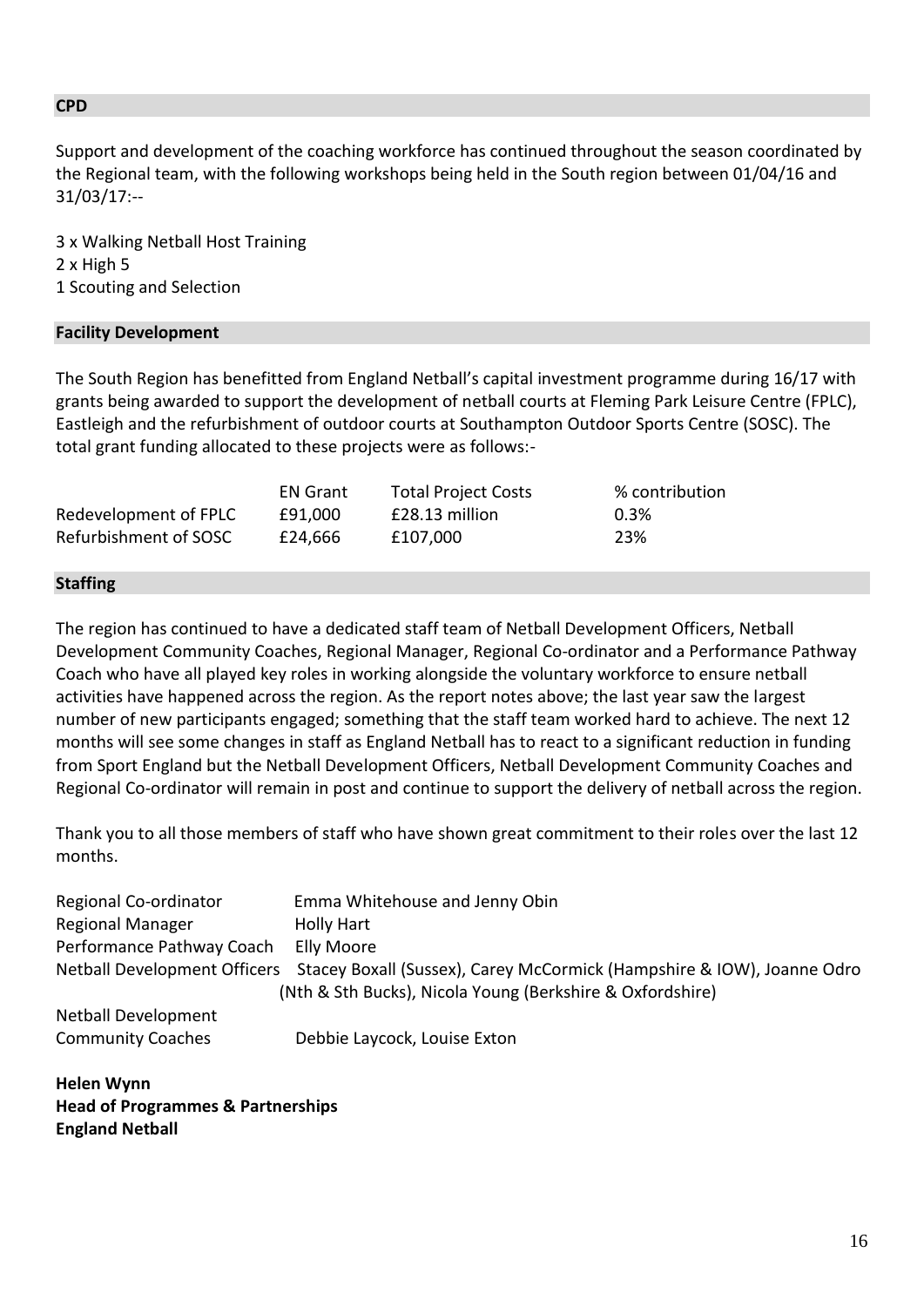## **County Reports – Berkshire**

Berkshire Netball has once again had a busy year in lots of different ways:-

- $\triangleright$  Run a very successful indoor Junior league which attracted teams from outside of the County as well as within Berkshire
- $\triangleright$  Organised a Berkshire Junior Netball League Awards Evening with special guest Phyllis Avery presenting the medals to the league winners and individual award players
- $\triangleright$  Organised a junior end of season tournament in April
- $\triangleright$  Provided financial support to coaches to help them to gain their qualifications
- $\triangleright$  Provided financial supported to umpires to achieve their awards
- $\triangleright$  Provided financial support to tutors/testers
- Run a successful Satellite and County Academy programme for approximately 60 talented young players, some of whom participated in the Regional Festival in April
- $\triangleright$  Funded Academy coaches to attend the National Coaching Conference in September 2016
- $\triangleright$  Organised and run the County round of the National Schools competition
- $\triangleright$  Provided bursaries to all local leagues

On a sad note, Berkshire Netball lost two huge figures within the netball community in the County – Gillian Frackelton and Lisa Wise.

Gillian had been involved with netball for many years at both club, county and regional level. She was wellrespected among the netball community for all her work with umpires which was recognised by Netball South not long before she died. She also received a posthumous award at the Wokingham Borough Council Sports Awards for her services to netball which was collected by her children.

Lisa had also been involved in netball for many years but more recently had become well known as "Netball Lisa" and was prolific with her tweets and appearances on local radio promoting netball far and wide to anyone who would listen. She was passionate about the club that she helped to establish, Laurel Park, and was a true ambassador for the sport we all love. Her untimely death was a shock to everyone and a real loss to netball.

The success of netball within our County is due to the many players, coaches, umpires, league administrators, team managers, club managers, scorers and other volunteers who give up so much of their time to ensure there are plenty of opportunities for our members to participate in netball in whatever capacity they choose to. It is also due to the hard work of the board members who have also worked tirelessly throughout the year to promote netball within the county and provide opportunities for our members. Thank you all.

#### **Sarah Feast**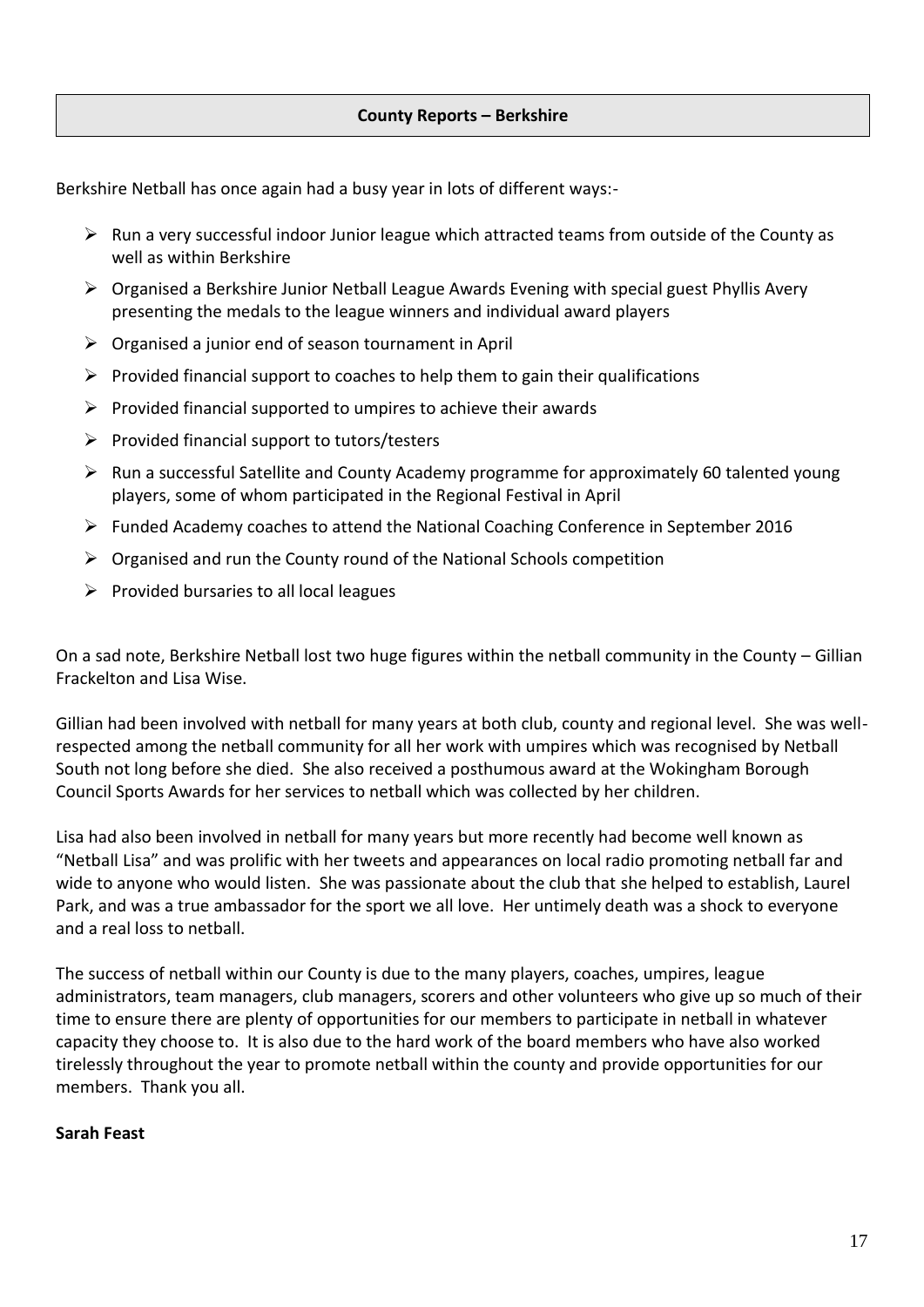## **Hampshire**

This year the committee has continued to be proactive with all roles being co-ordinated by Val Banks, Honorary Secretary.

Congratulations to Carey McCormick (NDO) who has given birth to a beautiful daughter.

## **County Plan**

- The County Plan was reviewed and all objectives were met or exceeded.
- Going forward the HNA plan will be reviewed when Netball South have completed their review and we will feed into the bigger picture
- Funding has been significantly decreased (by 34%)
- Sport England have awarded England Netball £16.9 million for development and £3 million to help England team to prepare for the 2019 World Cup in Liverpool
- Affiliation fees to EN have been increased by £10 per adult with Junior affiliation unchanged.

## **Statistics for 2016/2017**

#### **Membership**

Total Senior Clubs 187 decrease of 5 Total YPG 4 decrease of 2 Total Members over 18 3026 decrease of 68 Total under 18 501 increase of 16 Total under 14 606 increase of 56 Total under 11 506 increase of 20 Total B2N 0 Total Social &Supporter Participants 27 decrease of 6

Total Participants 4666 decrease of 82 which is an additional 6 on the total loss for the 2015/16 season

## **CAPS**

A number of clubs are currently working towards and going through the process of re-accreditation with 3 reaccredited at Bronze Level and 2 at Silver Level.

#### **Competition**

HNA continue to run successful Senior and Junior Leagues.

The junior league was run indoors very successfully and was subsidised by HNA and will continue in the same format for 2017/18. Well done to Dreams N.C. who won all their games in division 1 and will represent Hampshire in the entry tournament for division 3 of the regional league

#### **Officiating**

Hampshire have set up and run by Carol Williams 3 into officiating courses 4 C Award courses 107 participants at the courses 26 new C Award umpires 1 new B Award and 8 umpires working toward their B Award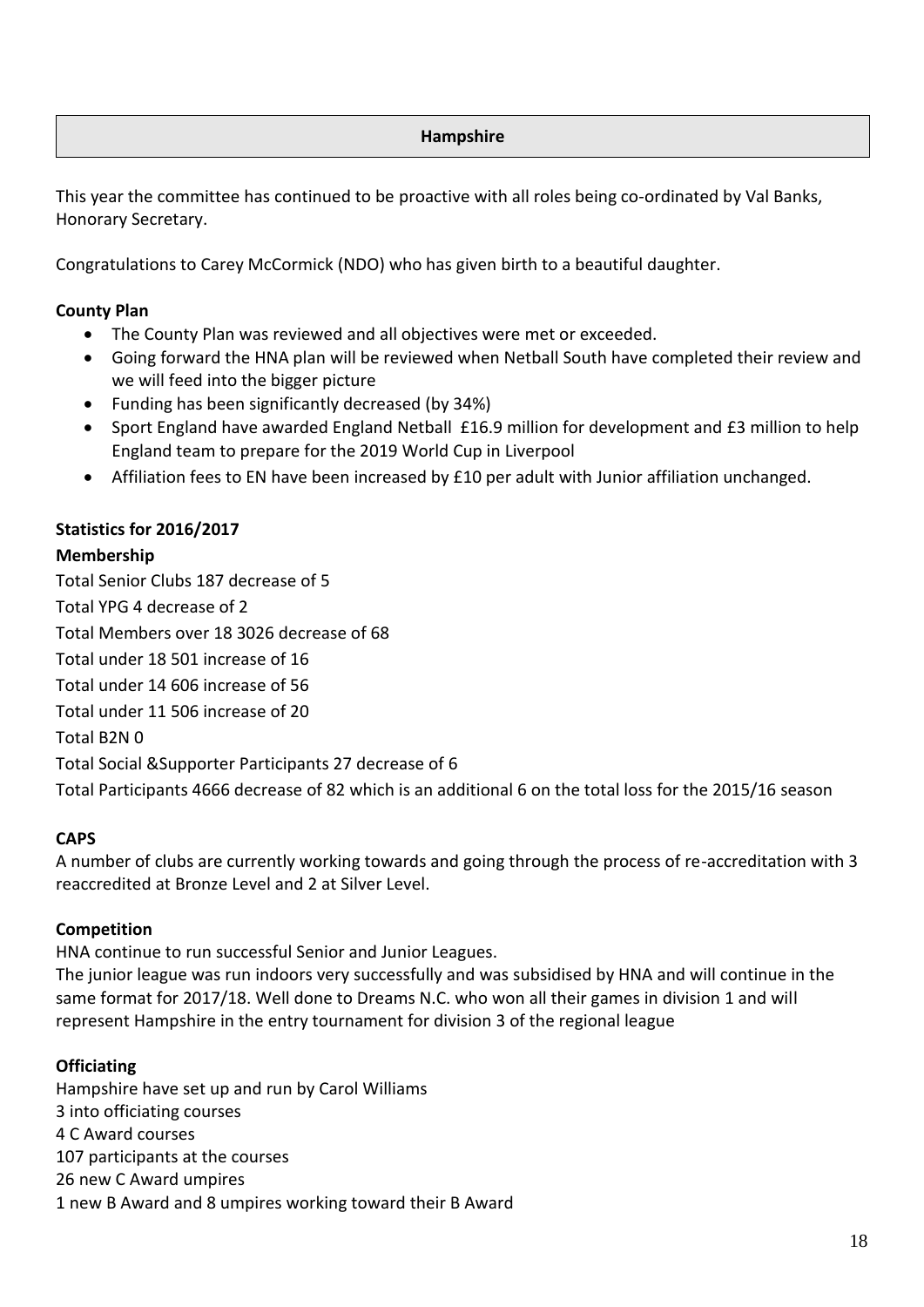Hampshire umpires have again supported the Regional Schools at all rounds

## **Coaching**

4 UKCC level 1 courses have been run in Hampshire 1 UKCC Level 2 courses have run in Hampshire

## **Academies**

County Academy

We commenced the season with 18 athletes in the September 2016 every Tues at King Edwards School (26 sessions held altogether), through the season we had 6 athletes graduate into the South Regional Academy & some moved up into the Regional Performance Academy.

We have had friendlies against Sussex & Dorset Academy, which, gave us as coaches a perfect opportunity to see what the athletes had taken on board from the sessions taken but also whether we continued the athletes on the pathway or send back to club with items to work on. We had about 4/5 U14 graduate early since Christmas ending with 16 athletes up t the end of the season. All remaining County Academy Athletes represent Hampshire at the South Regional Academy festival held on the 2nd April 2017.

## Satellite Academy & Development Academy

This season saw the groups divided into one Satellite Academy & one Development Academy this year, both held at King Edwards School every other Wed in turn, saw 2 Development graduate to Satellite & 4 athletes joined through the season into the development group after being seen at Hampshire League matches.

Both groups had friendlies against Sussex 1 & Sussex 2, which helped with the selection of athletes to represent Hampshire at the South Regional Academy festival with one athlete being awarded a certificate for her play throughout the day.

Trials have been held for the Satellite/Development (~80 athletes) and County Academy (~70 athletes) for the 2017/2018 season, with pending second trails for final selections on 5th June.

Sarah Ellard is unable to continue in the role of co-ordinator and coach so Fran Richards will co-ordinate and I would like to record our sincere thanks to Sarah

Thank you to the County Academy Coaches – Fran Richards and Sonja Payne, and to the Satellite Academy coaches – Bev Crook, Sarah Ellard and Paige Richards. All coach contracts have been extended for a further year when Academies will cease to exist in the current format as the pathway will transfer to the Franchises. Academy Trials for 2016 – 2017 season are extremely well supported with over 150 athlete applications for 60 places.

Details and achievements in Academy report.

## **BTN and NN**

Back to Netball and Netball Now sessions continue to be run and back to netball numbers continue to increase –

- 71 programmes running across Hampshire
- 7,000 participants through session and festivals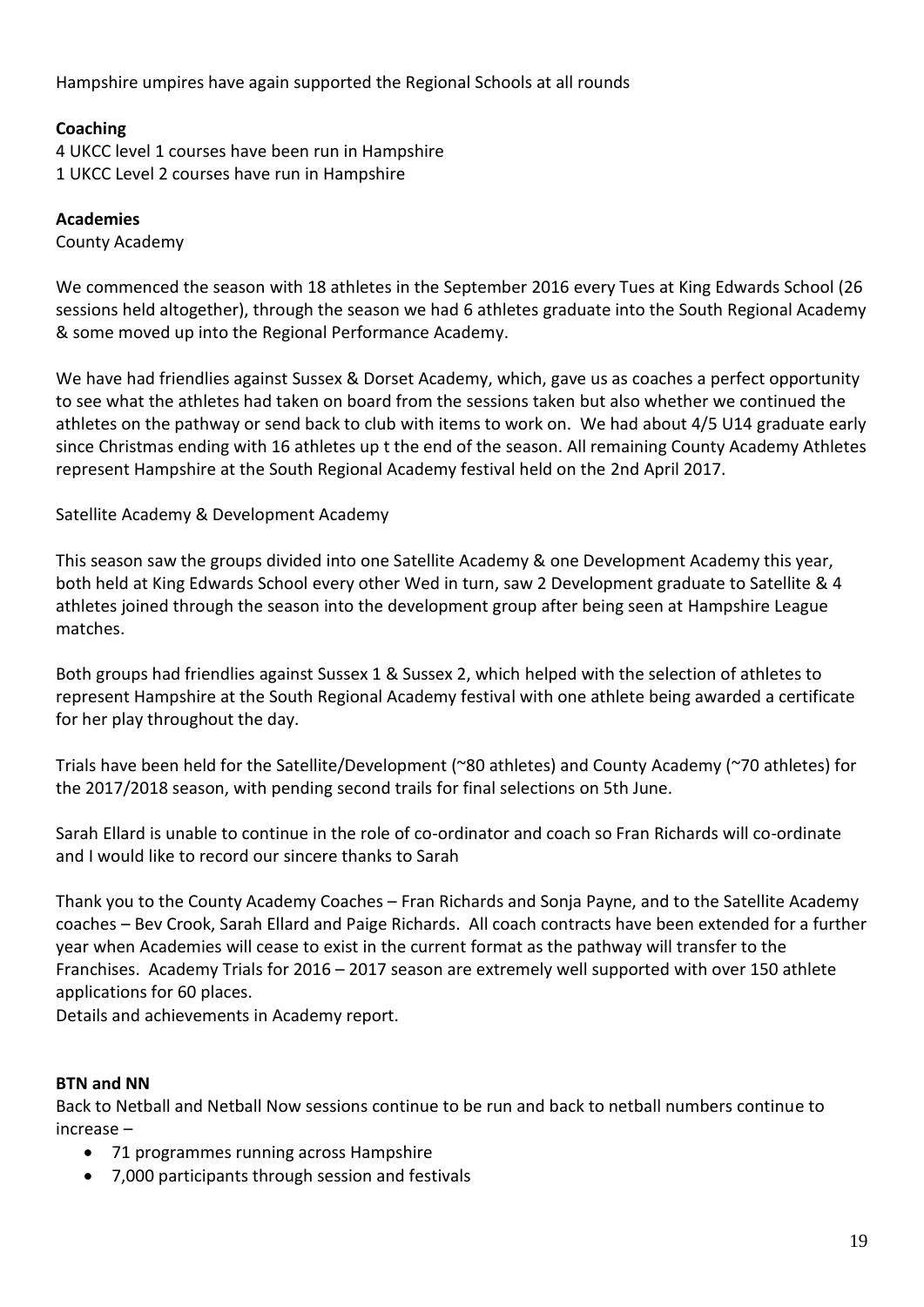- NN has seen over 200 participants
- Walking Netball is a great success in Hampshire

## **Hampshire Volunteer Awards**

Hampshire Volunteer Awards was a very well supported evening to recognise our volunteers. Yasmin Parsons attended to present the awards, well done to all those nominated and winners and many thanks to Barbara Snow and Carey McCormick for organising the evening.

## **Finance**

Academies continued to be developed this year and will continue to be supported for a further year. All Local Leagues were offered funding to run First Aid and PCYP courses. Bursaries continue to be awarded in support of members undertaking courses. A separate Financial Report has been produced by the Honorary Treasurer, Jackie Gibbings.

## **Courses**

CPD Courses have been run in Hampshire. High 5 Workshop 2 x high 5 courses Walking Netball training programme

## **Disciplinary**

HNA have dealt with disciplinarians throughout the season with Carol Alexander standing in as Interim Secretary at the start of the year for which I would like to thank her. Since Carol was unable to continue in the role HNA has not had a Disciplinary Secretary. This role is vacant and was not filled from the AGM.

#### **Website**

Jo Coker continues to maintain the web site. Hampshire clubs all encouraged to send her information and reports.

**Chris Granger HNA Chair**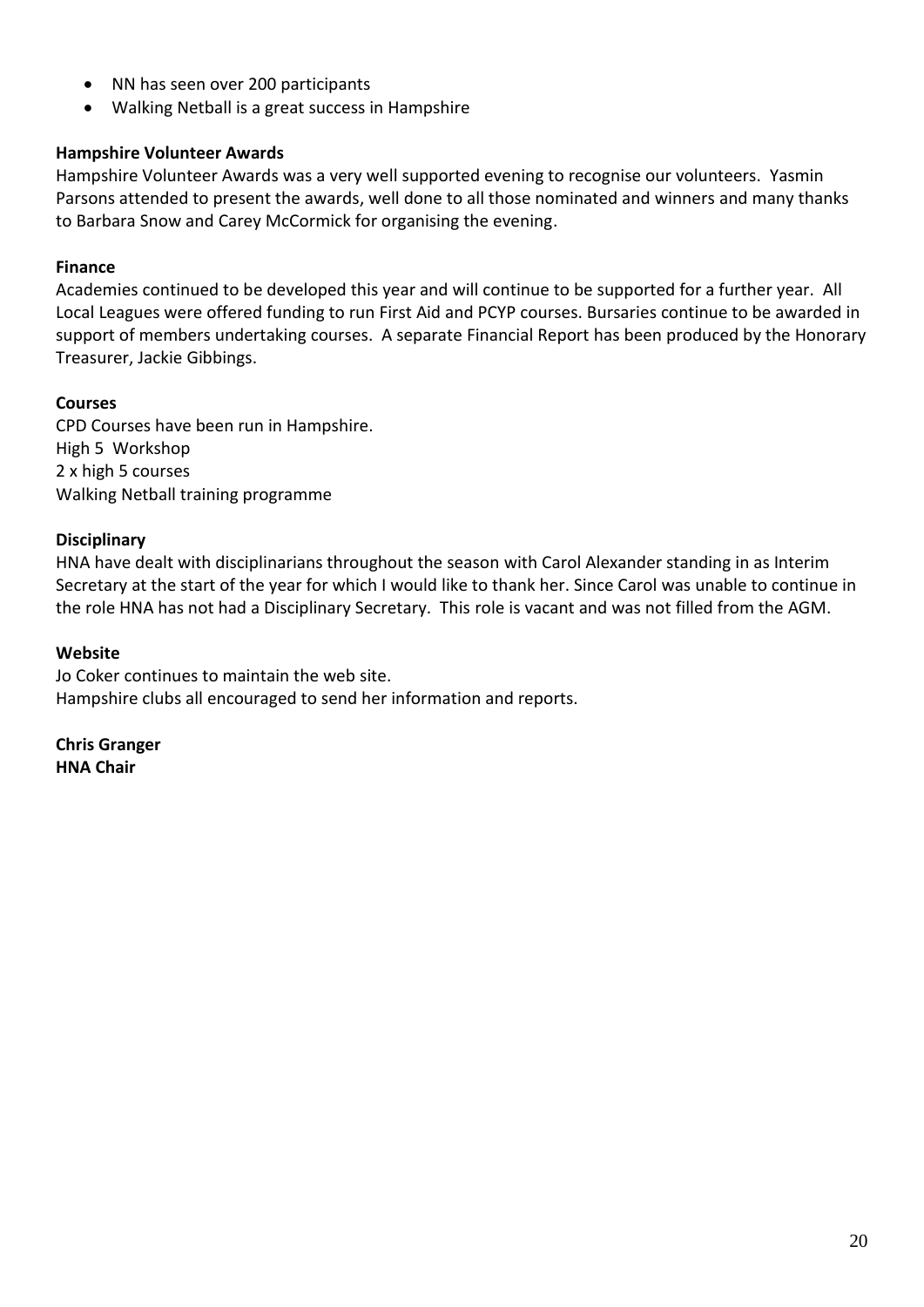## **Isle of Wight**

The Isle of Wight has had a steady season of netball. The pilot scheme of walking netball in West Wight has proved to be popular with a number of committed participants. We have now expanded this to the Cowes area and again we are seeing regular attendance. A friendly match was a ranged between the two areas and an enjoyable evening was had by all.

After losing our dear friend Gwyn Foster 10 years ago, an evening was organised to recognise all that Gwyn achieved for the Isle of Wight. This included inviting Gwyn's old county netball teams to return to the court and to show off our young junior talent. Cakes were made with all donations going to the Earl Mountbatten Hospice. We all enjoyed a great evening of netball, it was lovely to see so many of our past netball friends. My thanks to Carol O'Brien for organising the evening.

The Gwyn Foster Academy has run to great effect. The academy has overseen the progression of 31 enthusiastic girls split into two age groups. Anne Selby has been at the heart of this academy supported by our newly qualified Level 2 coaches, Gemma Cowley, Ellen McVicor and Carol O'Brien. I would like to thank them all for their efforts.

Over the season the Isle of Wight has organised:

- The Friday night social netball evenings
- IW Senior League & Junior Leagues
- IW Senior & Junior tournaments
- Five primary school Hi 5 Cluster Tournaments including a finals competition
- The County round of the National Schools Competition.
- Gwyn Foster Development Academy

We will be concluding our season with an awards and fundraising evening on Friday 7 July.

I would like to thank the Isle of Wight committee for their continued hard work in supporting myself and netball as a whole.

#### **Roz Davitt – Chair**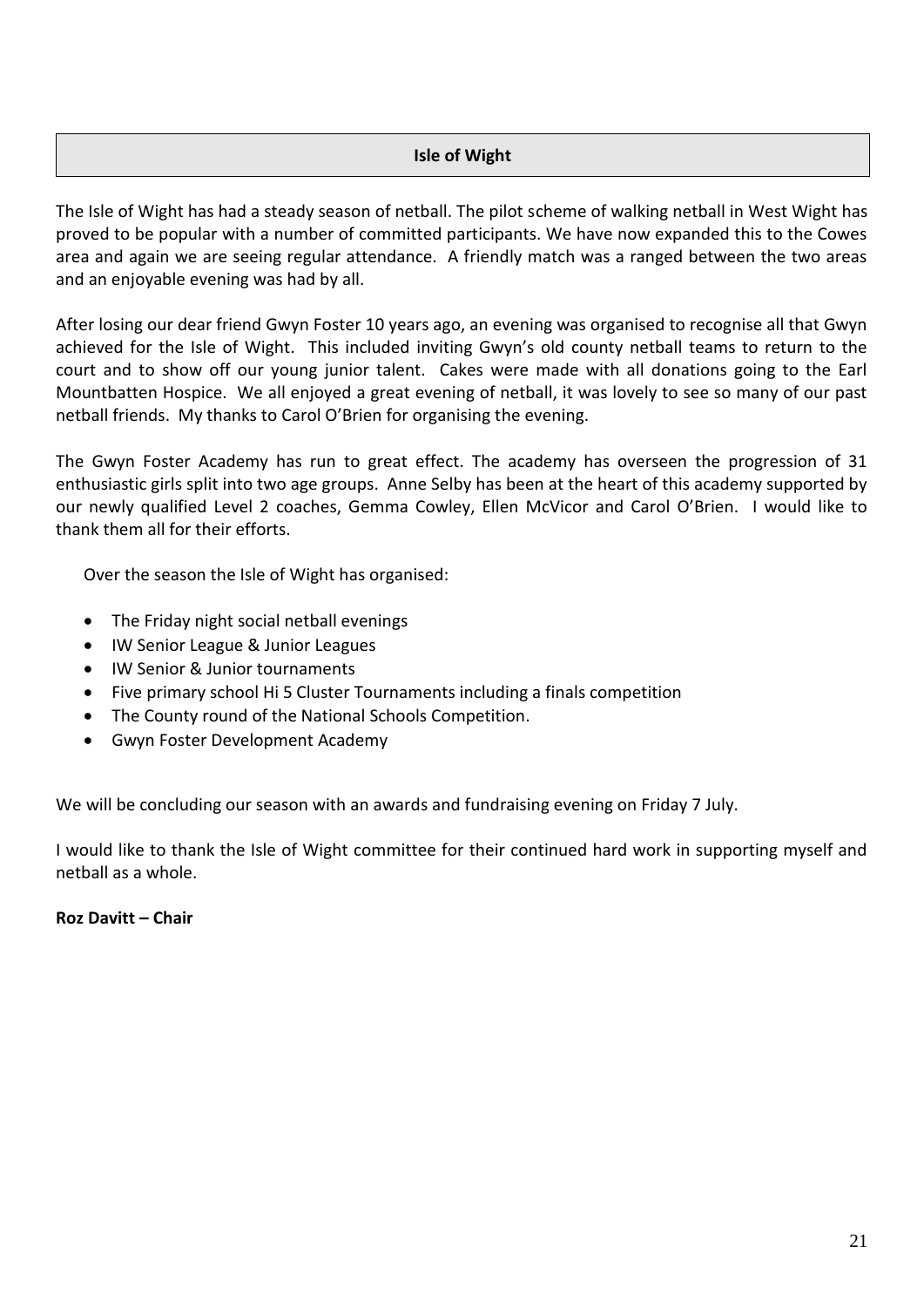## **South Bucks**

Some of the successes in our County in the past 12 months have been:

- Junior League moved from mid-week to Sunday morning to support further growth. There were many teething problems but is now settled.
- The growth of the Junior league which is up to 41 teams (from 20 in 2014) in 5 divisions including a new U16 Division. This is around 400 girls playing regular netball year round. We are fast approaching the scale of the local Adult leagues.
- The introduction of a finals series to the Junior league resulted in a live league for longer (teams working to make final four) rather than only a couple of teams in a position to win the league. There were many very exciting games with many results by won by 1-2 goals.
- The Performance Pathway was again successfully run. It is being reviewed and a different model tried in view of the Super league clubs taking over the Pathway responsibilities.
- High Wycombe and District Junior Netball Club (county run Junior training programme) was about to collapse and the volunteers that have contributed so much felt it was time to step back. This has been revamped: paying coaches and administrators, adding years 3 and 4, finding clubs to adopt the 2 league teams so it could focus only on training and feeding players into local clubs. We have stabilised it and can now start moving it forward. We renamed it the South Bucks Netball Academy.
- Walking netball was successfully introduced.
- Back to Netball also has a league that runs with good numbers.
- Two mixed Netball tournaments were introduced and enjoyed.
- The Kingsmead Netball Courts Committee successfully secured another long-term lease. They have also made continued improvements to the facilities for our safety and comfort.
- Schools and Clubs have participated well at regional level as they do each year.
- Winter league ran smoothly although the number of teams dropped which was disappointing.
- Summer league is also running very smoothly.
- The Chalfont league is ticking over but has had its challenges with court conditions and umpiring supply. These need to be addressed.

## **The challenges:**

- Umpiring is a big challenge. It is clear we are well behind compared to many other Counties. We have started more programs but we know we need much more as this is holding the growth of the game back. Umpires are the lifeblood so we must be excellent in our delivery in this area. This has to be our highest priority.
- Setting and mobilising a direction that preserves what is going well but progresses Netball in South Bucks. This includes letting go of old ways of doing things to make Netball a more appealing experience for a diverse cross-section of players. It also includes supporting our talented atheletes, clubs and teams in reaching their potential. As a County, we do well but it is clear other counties are more progressive and structured in their approach. EN will release a new plan soon and we will build off that.
- Our finances are stable and there are plenty of reserves. We now need to use the funds to help grow and improve the provision in our County, particularly in light of the funding cuts received by EN.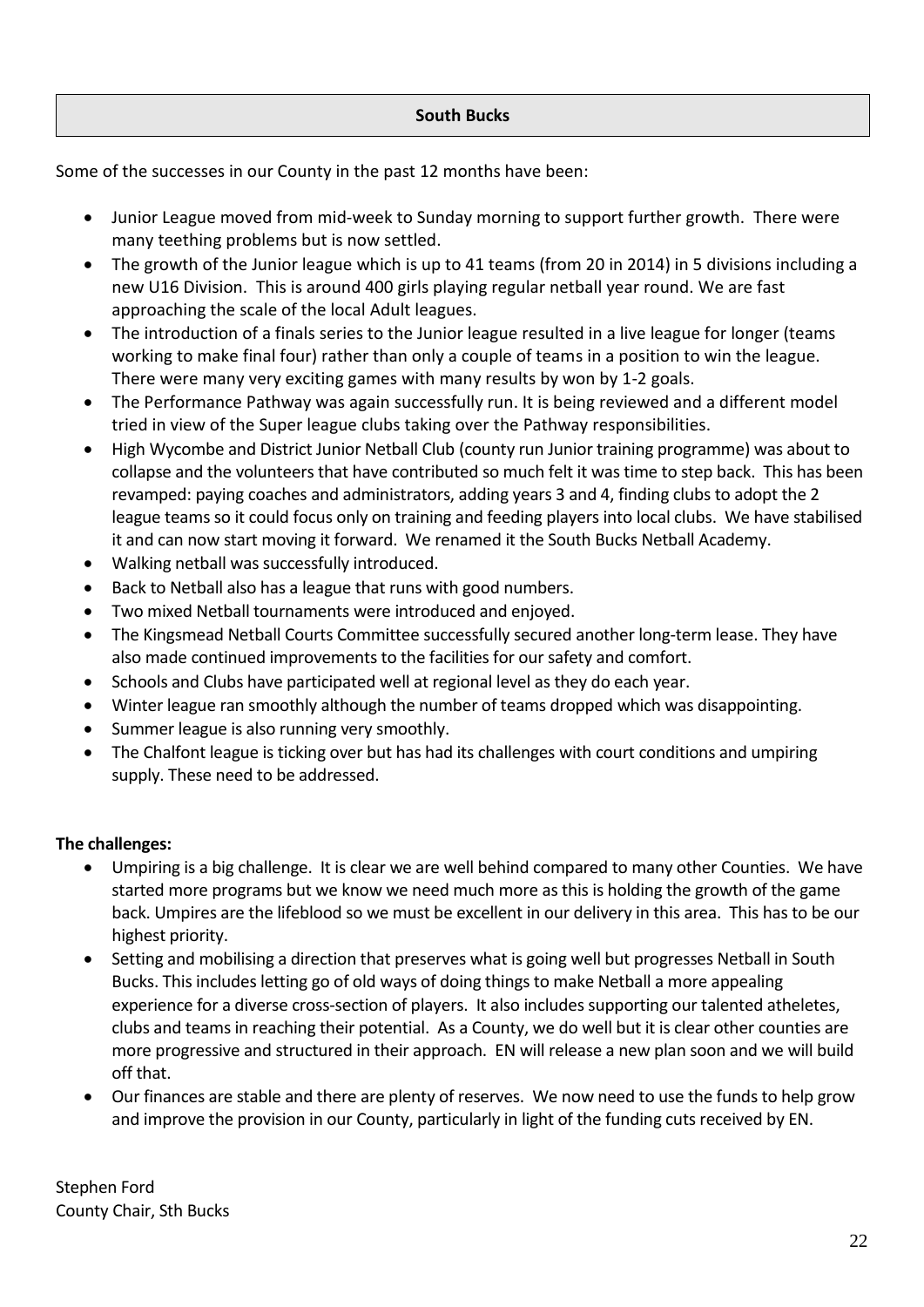#### **North Bucks**

It's been another very busy season in North Bucks with lots happening across the County. The start of the season was always set to be an extremely busy time with the new rules coming into force- I think you'll all agree these have been positive for the game and the new rules forums were a great success. Well done to Anita for her work on that.

We have worked hard as a committee this season and I am looking forward to the 2017-2018 season as we have some exciting times happening.

A few highlights from the past year have been

· We continued to stick to the EN 4 year plan which has now completed and we will be now review this and have a new plan moving forward. If anyone has any plans or ideas they would like to add please email me these before the 31st August 2017 as the meeting to discuss the plan will be held in September when the committee return from holidays.

· Back to netball and walking netball continue to grow

· We have again stayed within budget and we propose the same for next season

· The numbers of passes for assessments for the Into officiating and C awards has seen a huge growth – Congratulations to Anita on the success this year.

· We now have a county policy in place for anyone interested in officiating to follow a pathway

· Links for this pathway will soon be on our website so all learners will have easy access to all the information required

· We are looking to create a coaching database and we will be looking to work with league representatives from both ADNL and MK for this. Anyone interested in helping with this please see Marj after the meeting

· Another successful year in the performance academies across the county – lots has been happening. Huge congratulations to Sachel and the team for all their hard work this season

· The presentation evening is a great addition to the calendar and congratulations to all the winners.

UPDATE ON NETBALL FACILITY:-

- · A location has been found. This is in Weston Turville
- · Business plans have been put together
- · EN are on board
- · Funding options are being explored
- · Update will be on our website as and when they happen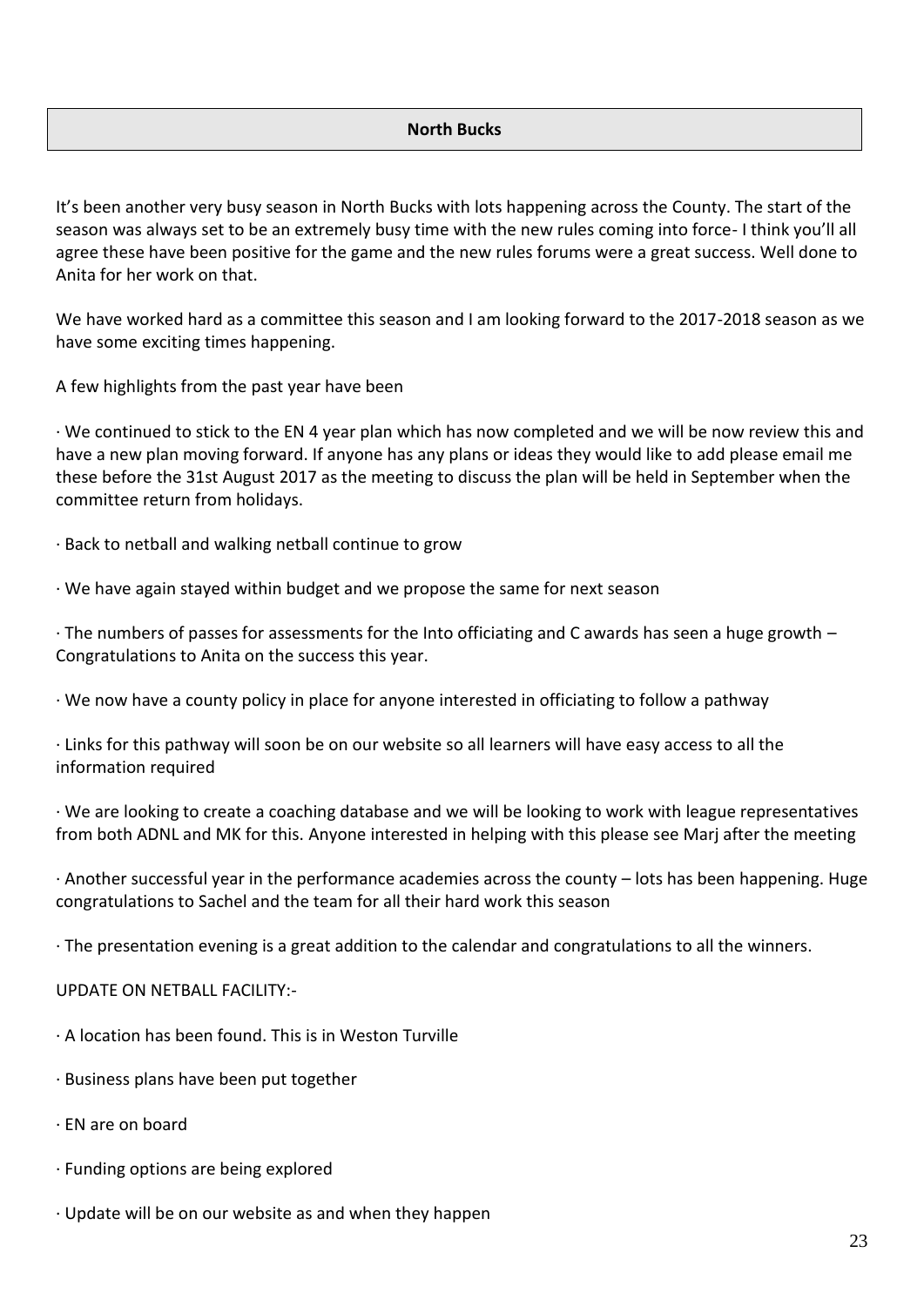I would like to personally thank the committee for all their hard work this season – I had some unexpected time out due to illness at the start of the year and I'd like to thank the committee for their continued support. We must remind ourselves that these are voluntary positions and a lot of time and effort goes into each and every role.

Heres to another great season of netball!!

Irma Walker

NBNA Chairman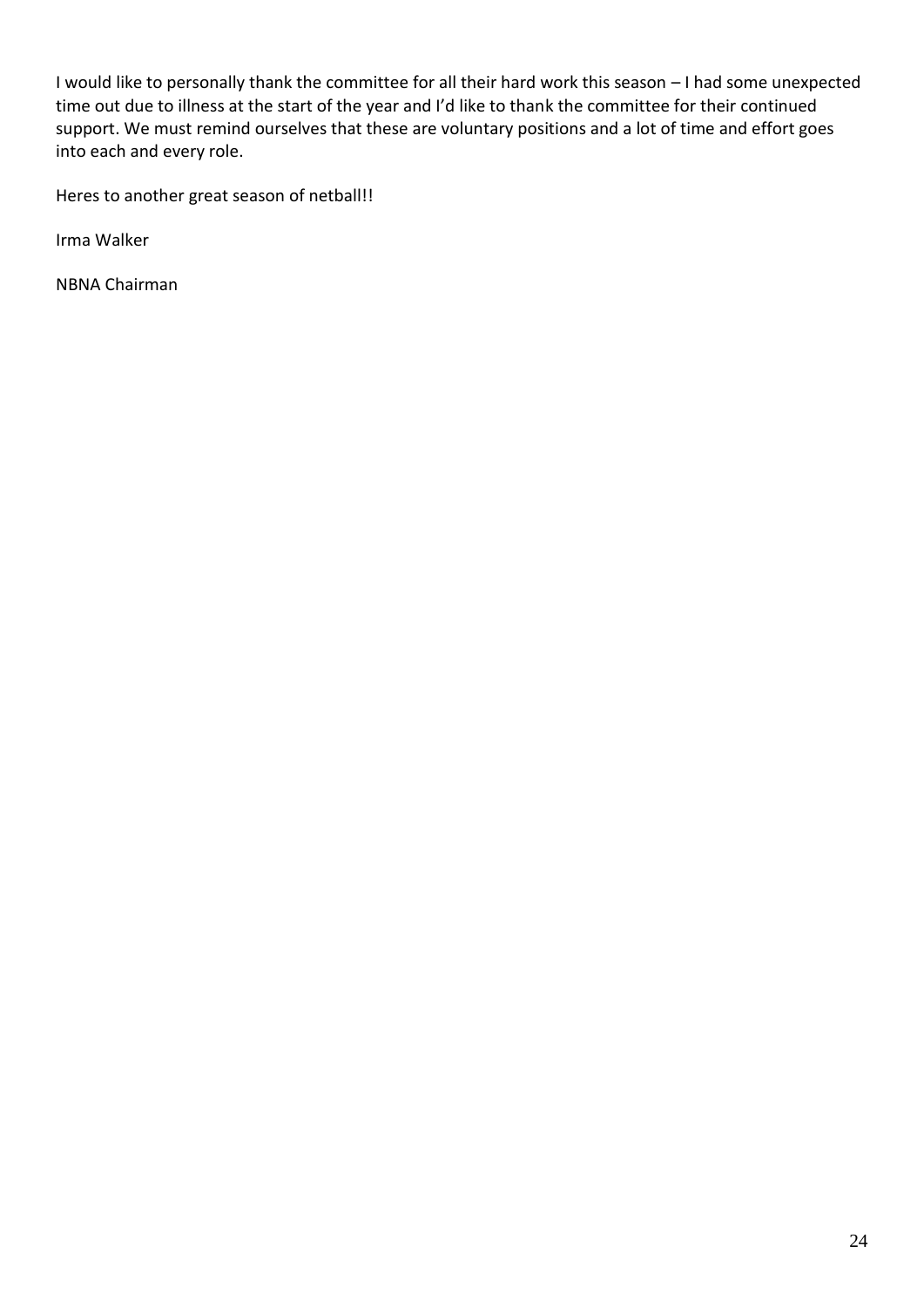#### **Sussex**

It's been another fantastic year of netball in Sussex, but a year that is ending with some very big changes. We have welcomed some new clubs to the fold in Sussex, and I am excited to continue to support the development of new junior clubs across the county as we get more young girls playing the game. We have also achieved some incredible results this year at the opposite end of our age range with some fabulous ladies re-engaging with us as Walking Netball takes off in Sussex.

The 2017/18 season is going to take some getting into, with the governing body finding its feet after taking a big cut in funding from Sport England, but I'm committed to working with you all in Sussex to keep those successes coming in!

Below you'll see some updates from England Netball, reporting figures for the programmes I am tasked with developing each year, and some club updates from around the county.

Sussex would like to congratulate Shelby Harris (Sussex NRG) who made her debut for England u17s at the Netball Europe Championships in March and was called up into the U21 squad u21 Netball Europe Championships in Aberdeen this May!

## **National Schools Standings 2016/17**

Congratulations to Brighton and Hurstpierpoint Colleges for their displays of netball across all three rounds of the annual competition. To have for of the regional qualifiers coming from Sussex was an achievement in itself, but the schools performed fantastically at the national competition.

| u14 Standings                      | u16 Standings                                                      | u19 Standings                            |
|------------------------------------|--------------------------------------------------------------------|------------------------------------------|
| Brighton College: $=5^{\text{th}}$ | Brighton College: 3rd<br>Hurstpierpoint College: =13 <sup>th</sup> | Hurstpierpoint College: =9 <sup>th</sup> |

#### **Regional League Standings 2016/17**

| u13 – CD Phoenix $3^{\text{rd}}$    | Div 1 – Sussex Storm $1st$                         |
|-------------------------------------|----------------------------------------------------|
| $u13 - MSN 7th$                     | Div 1 – CD Phoenix $6^{th}$ (play offs to go down) |
| u14 – CD Phoenix $8^{th}$           | Div 2 – NRG Tigers $2^{nd}$ (play offs to go up)   |
| $u16 - MSN 5$ <sup>th</sup>         | Div 3-NRG Pumas 2 <sup>nd</sup>                    |
| u19 – CD Phoenix $2^{nd}$           | Div 3 – Sussex Lightning $4^{\text{th}}$           |
| $u19 - NRG$ Jnrs $-4$ <sup>th</sup> | Div 3 – MSN $7^{th}$ (play offs to stay in)        |

Congratulations to Sussex Storm who finished a second season unbeaten! They are now on a 30 win streak of league games!

#### **Netball programmes & club success**

- We have hosted 7 back to netball programmes across Sussex this year engaging with 184 women, 135 of whom were new to netball.
- Eastbourne and Crawley hosted Netball Now programmes and engaged with 93 women who wanted to 'top up' their netball.
- We have run 7 incredibly successful EN Walking Netball programmes engaging with 120 women, 80 of whom were new to netball, and 47 over the age of 65!
- Our university programme has had its most successful year to date, with all three Sussex based universities getting involved in the programme. Our UNOs (University Netball Officers) have engaged with 279 students, 132 of those were new to netball.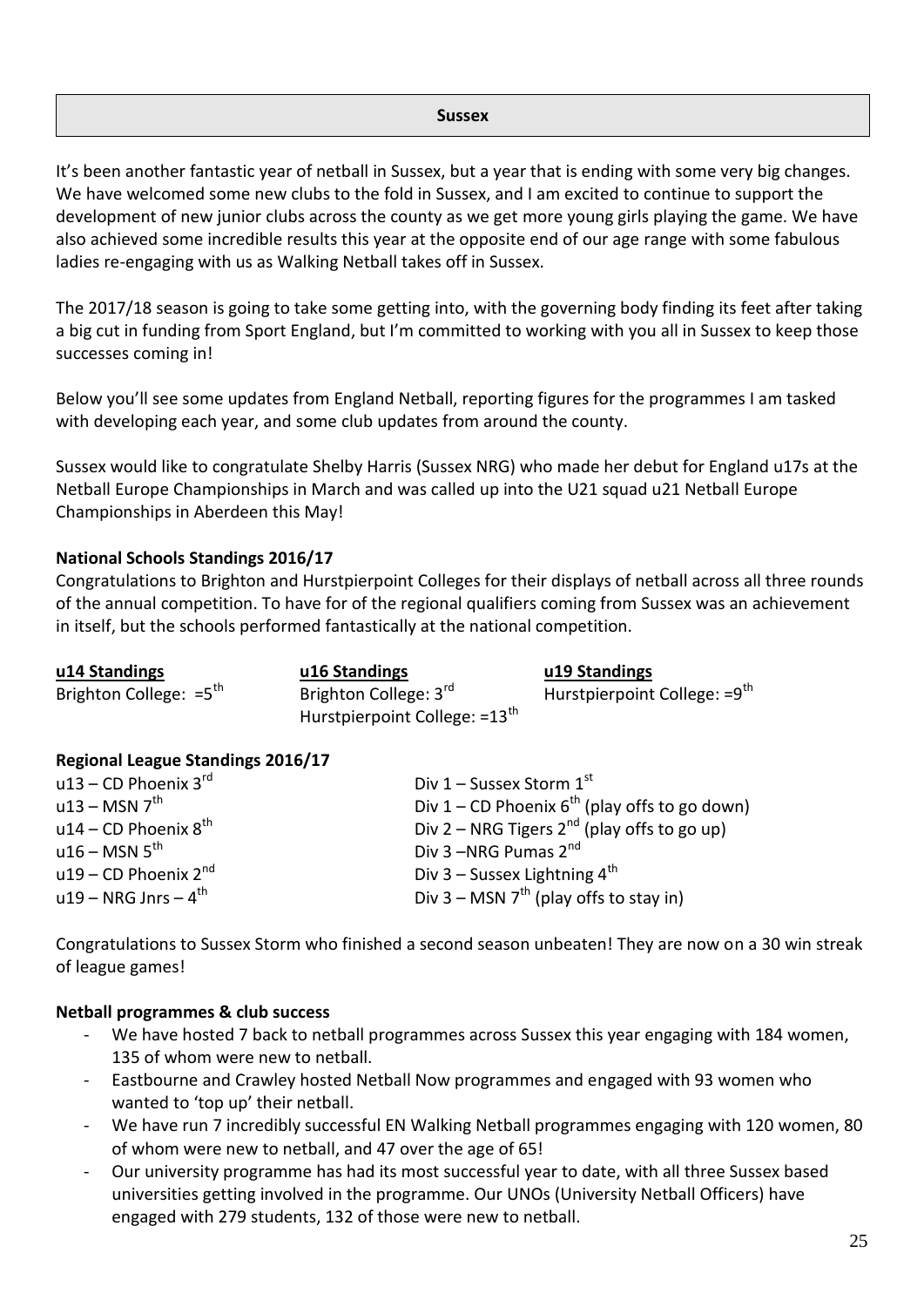- Congratulations to Mid Sussex Netball Club for reaccrediting as a Silver CAPS club, and to 5 Ways Netball Club for successfully achieving a Silver CAPS accreditation for the first time. We're currently working with Eastbourne NC and Sussex NC so keep an eye out for more CAPS success in the coming months.
- I'm currently working with three clubs to expand the age range they are able to offer so we may be seeing even more junior netball across Sussex in the 2017/18 season.
- Congratulations must also go to Sussex Thunder who have gained instant promotion into Division 2 of the England Netball Premier League this year after a fantastic season in Division 3.

## **Coaching & Officiating**

- Sussex has hosted one UKCC Level 1 course
- 2 Into Officiating umpire courses delivered (32 attended) / 4 awards obtained
- 3 Towards C umpire courses (43 attended) / 12 C Awards obtained

## **Festivals**

- Junior clubs festivals this year
	- High 5 sections (u9-u11) engaged with over 300 juniors
	- 7s section (u12-u16) engaged with over 500 juniors
	- 1x Back to Netball Festival (32 attended)
- 1 team each from Chichester, Brighton and Sussex UNO programmes went to the England Netball HE 'SHOTS' festival at the copper box on the  $1<sup>st</sup>$  of March.

## **Funding Opportunities**

- Working with clubs in the county we have successfully secured £1300 of funding for two projects, with additional applications waiting for assessment (this figure does not take into account Sussex Netball bursaries).
- Sussex Netball bursary has successfully supported clubs/individuals with funding for:
	- Coaching qualifications (Level 1, Level 2)
	- Attendance at officiating courses and for officiating assessments
	- Purchasing equipment
	- Attendance at the National coaching/officiating conference

I'd like to thank all of the volunteers, clubs, coaches and individuals I have worked with this year. I always welcome the feedback and involvement of anyone who has a passion for the sport, so if you have any ideas on how we can improve what netball is happening in Sussex, or you'd like to be involved in any of our projects please get in touch!

Stacey Boxhall Sussex Netball Development Officer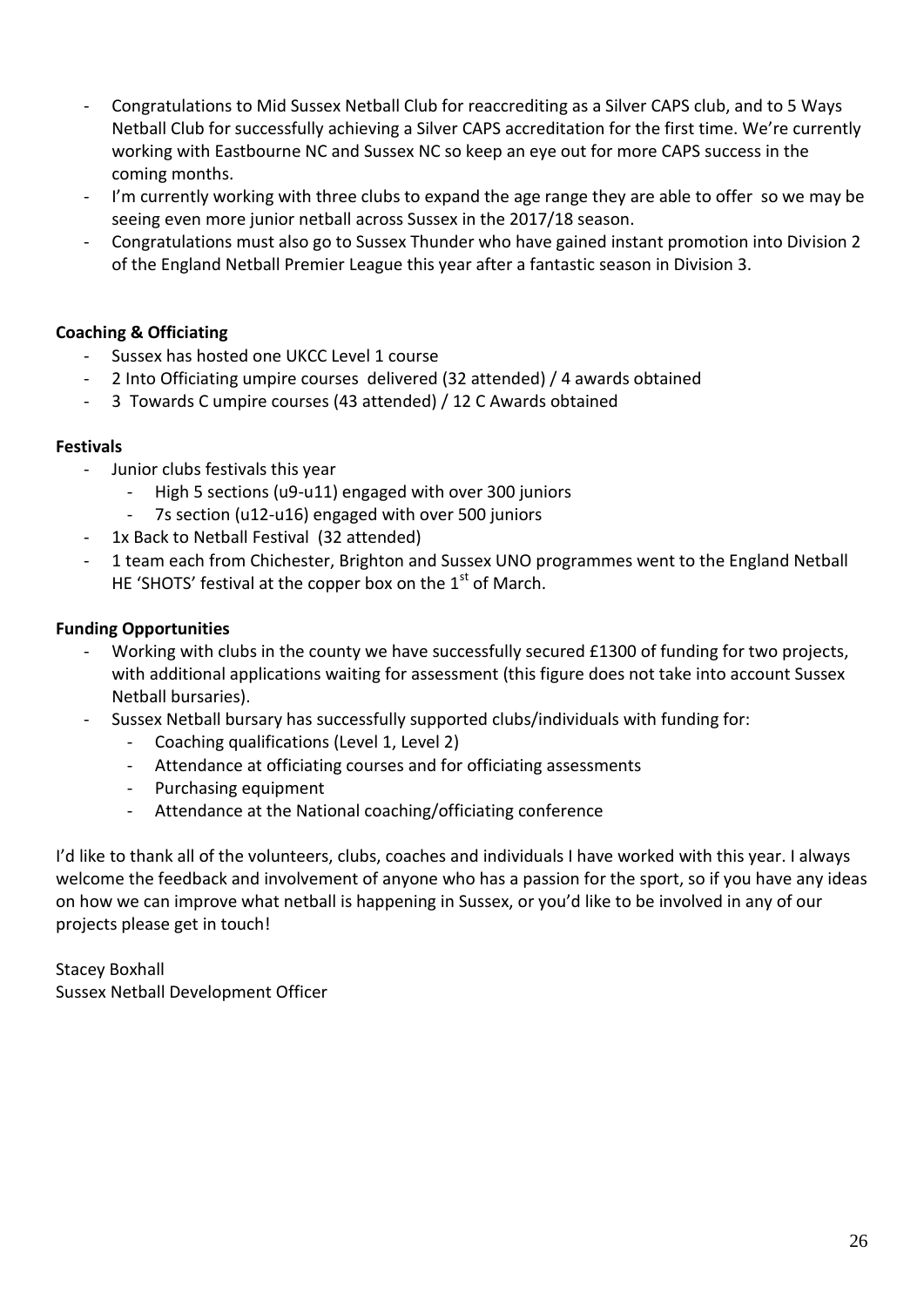There were changes to the Oxfordshire Committee this year with the Chair, Vice Chair, Officiating, Coaching & Treasurer all stepping down.

It's been a tough year to get the county back on track as it hadn't had much guidance the previous couple of years and communication with our members was pretty much non-existent.

The new committee came with a new vision to bring Oxfordshire right up into the 21 $^{\rm st}$  century by using the technology available. We took on a Marcoms person to help us develop our social media campaign which was launched successfully in November. We are now on Facebook, twitter & Instagram – find us @OxNDB and our audience is growing daily.

It was quite evident when we took over that communications were not getting to its target audiences. Information was being sent to club secretaries and not being passed on. We took the time to set up new secure email address hosted by an external company and embarked on the long laborious task of entering into a database ALL our members email addresses so we could communicate directly with them. This was completed in December and since then communication has been flowing and all our members are fully aware now what is going on in netball in Oxfordshire.

With social media and email we are now able to reach ALL our members at the click of a button. This year Oxfordshire Netball turned 65 years old. For the past year we have been planning a celebration event for our 65 years and Goalden Globe awards which took place on 17<sup>th</sup> June. 225 people attended the 3-course dinner & wine and enjoyed an amazing night of guest speakers, pre-filmed videos, our Goalden Globes and to finish off a Live Band. This was the biggest attendance at any Goalden Globe awards we have done and I think a testament to the new committee and their vision to bring Oxfordshire together again (last year's GGs only had 49 attend!). The buzz that was created on the night I think will stay with a lot of people for years to come and we hope to encourage more people to want to volunteer. We recognised a special lady at this celebration and Joanna Kelly was presented with a Special Recognition Award for 52 years of dedicated service to Oxfordshire Netball through Playing, Umpiring and Coaching. On top of all of that we have continued our work with performance squads and increased participation with the introduction of an U12 development satellite group in the North & South of the County allowing a further 45 girls into the programme a whole year early to help them develop the skills need for U14 Satellite. A great vision from our Lead Performance Coach Maggie Fisher.

Our new Officiating Officer has done some great work this year. All 3 leagues in Oxfordshire were in crisis with lack of new umpires, and old ones retiring. She responded by running 4 Into Officiating courses early in the season October/November and a further 2 into officiating course in April and 2 C award course in May.

In February of this year we set up an Umpiring Academy to take those people directly off a course and into a development programme to speed up the process – a programme that looks at fitness, movement of an umpire, in-depth knowledge of the rules and plenty of practical sessions away from a competitive environment. This has allowed us to progress people quickly to take their Into Officiating and to start working towards their C. The Umpire Academy is headed up by Joanna Kelly – ex international umpire and some of our A & B Award umpires. The first trial Academy finished in April and we now have 12 umpires being mentored on a weekly basis, umpiring competitive league matches with the approval of the league this has allowed us to move umpires quickly through the process. So far, we have tested 10 Into Officiating awards and all have passed. We have tested and passed 2 C award umpires with a further 2 to be tested this Summer and 4 at the start of the winter league. The next Umpire Academy with 16 new umpires starts on 25<sup>th</sup> June.

Our new Coaching Officer continues to offer bursaries to all Oxfordshire members who wish to attend a UKCC course. She has also been busying this year organising Oxfordshire's first coaching conference which is due to be delivered early September.